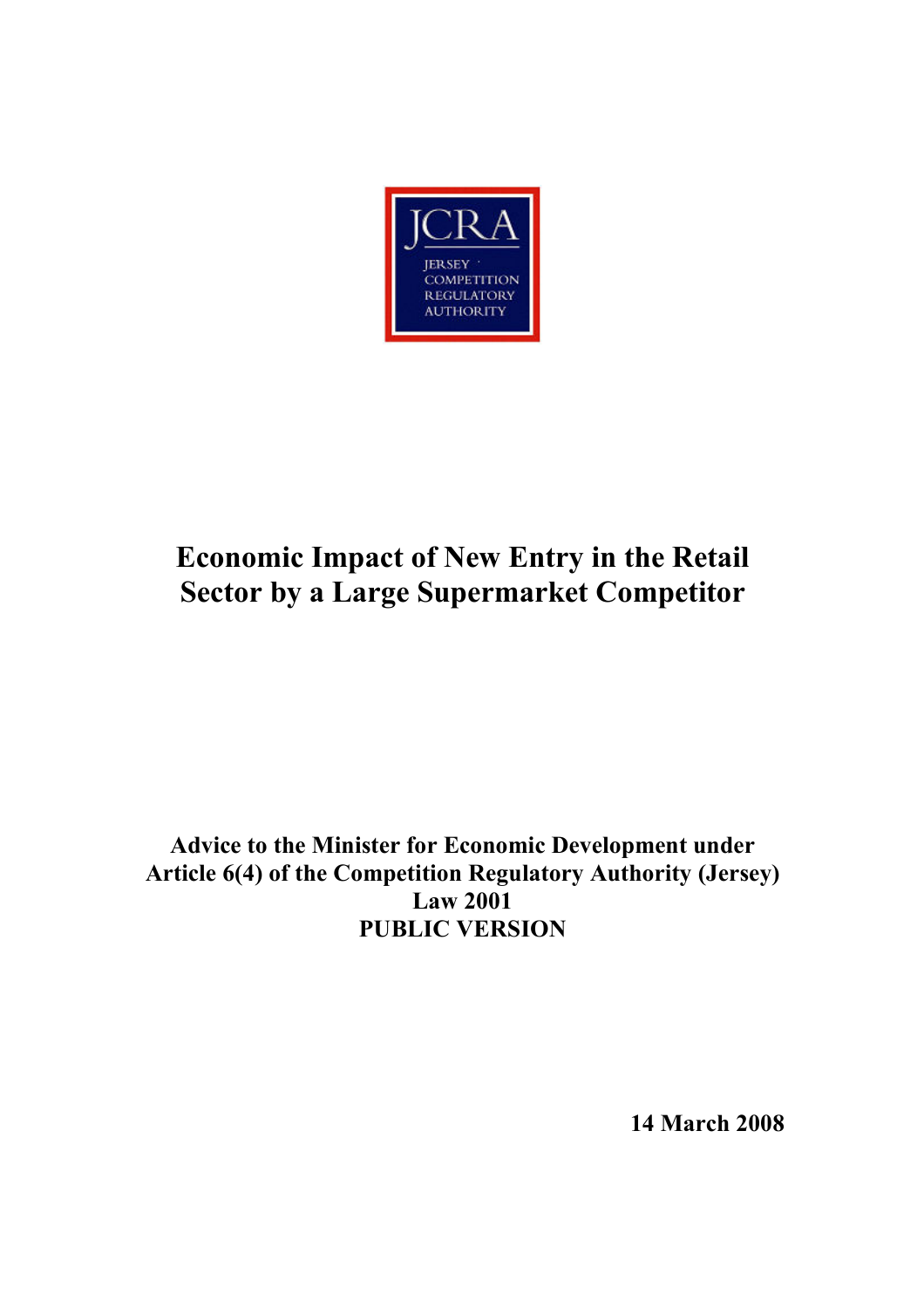# **Contents**

| 1. | <b>INTRODUCTION</b>                                      | $\mathbf{1}$   |
|----|----------------------------------------------------------|----------------|
|    | <b>Terms of Reference</b>                                | $\mathbf{1}$   |
|    | <b>Economic perspective of advice</b>                    | $\mathbf{1}$   |
|    | <b>Benefits of increased competition</b>                 | $\mathbf{1}$   |
|    | Small size of Jersey economy                             | $\overline{2}$ |
| 2. | RETAILING STRUCTURE AND POLICY IN JERSEY                 | 3              |
|    | <b>Number and types of grocery retailers</b>             | 3              |
|    | <b>Barriers to entry</b>                                 | 5              |
|    | States policy in relation to retailing $-$ competition   | 5              |
| 3. | <b>ISSUES RAISED IN CONSULTATION</b>                     | 6              |
|    | Free entry into markets                                  | $\tau$         |
|    | <b>Price effects</b>                                     | 8              |
|    | Range of groceries available                             | 8              |
|    | Flow-on effects to other retailers                       | 9              |
|    | <b>Effect on local suppliers</b>                         | 9              |
|    | <b>Benchmarks</b>                                        | 9              |
|    | Market exit                                              | 10             |
|    | <b>Empirical evidence on effect of third supermarket</b> | 10             |
|    | Efficiency of incumbents (productive efficiency)         | 11             |
|    | Overall effect on Jersey economy (allocative efficiency) | 11             |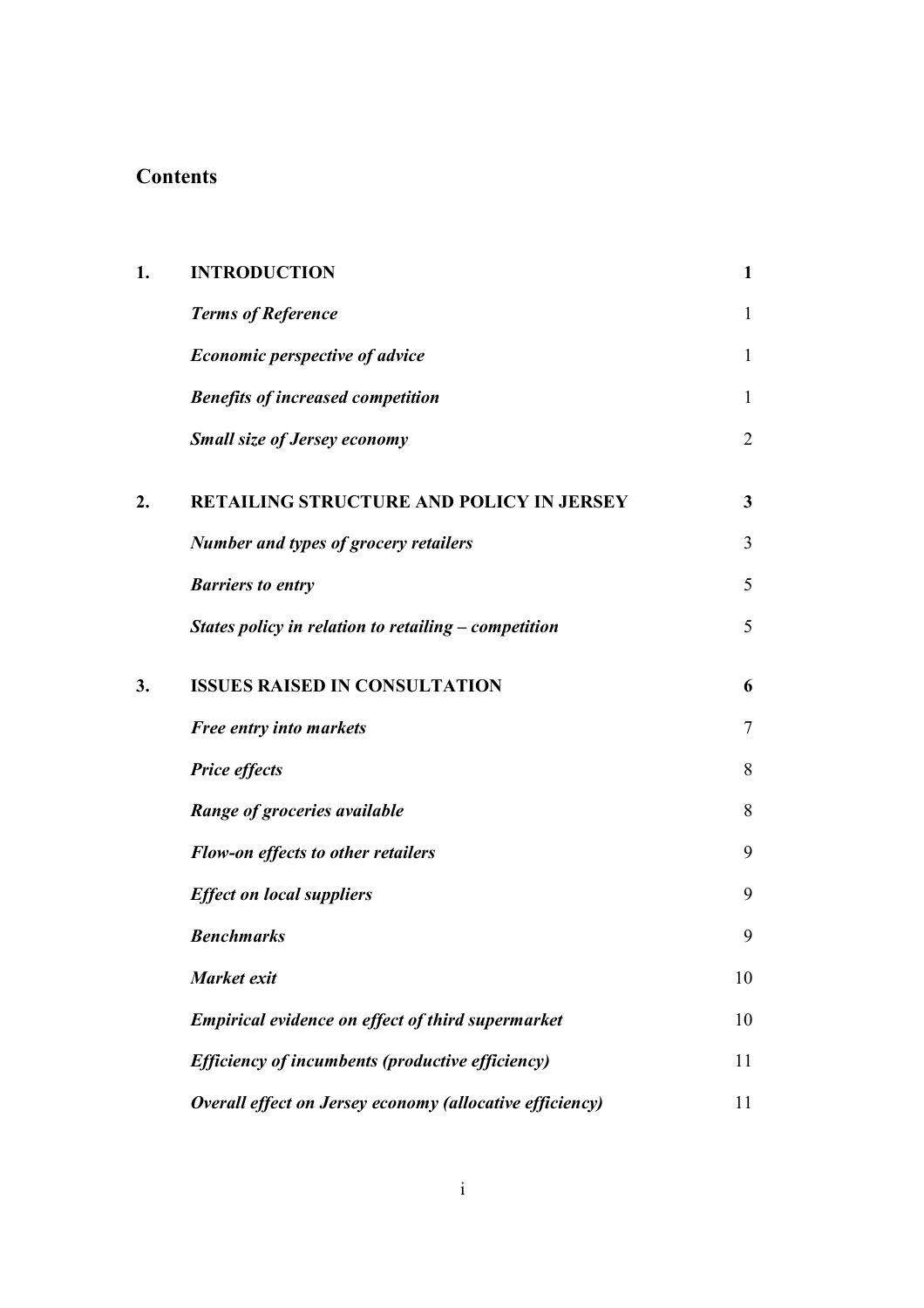| <b>ANALYSIS</b>           |              |                                              |    |  |
|---------------------------|--------------|----------------------------------------------|----|--|
| The theoretical framework |              |                                              | 12 |  |
|                           | The evidence |                                              | 13 |  |
|                           | (i)          | <b>Isle of Man experience</b>                | 13 |  |
|                           | (ii)         | <b>Update of price comparisons</b>           | 17 |  |
|                           | (iii)        | <b>Freight and labour costs</b>              | 20 |  |
|                           | (iv)         | <b>Consumer choice and product range</b>     | 21 |  |
|                           | (v)          | Groceries study by UK Competition Commission | 22 |  |
|                           | (vi)         | 'Buy-local' strategies                       | 23 |  |
|                           |              | Potential broader economic effects           | 24 |  |

| 6. | <b>CONCLUSION</b> |  |  |
|----|-------------------|--|--|
|----|-------------------|--|--|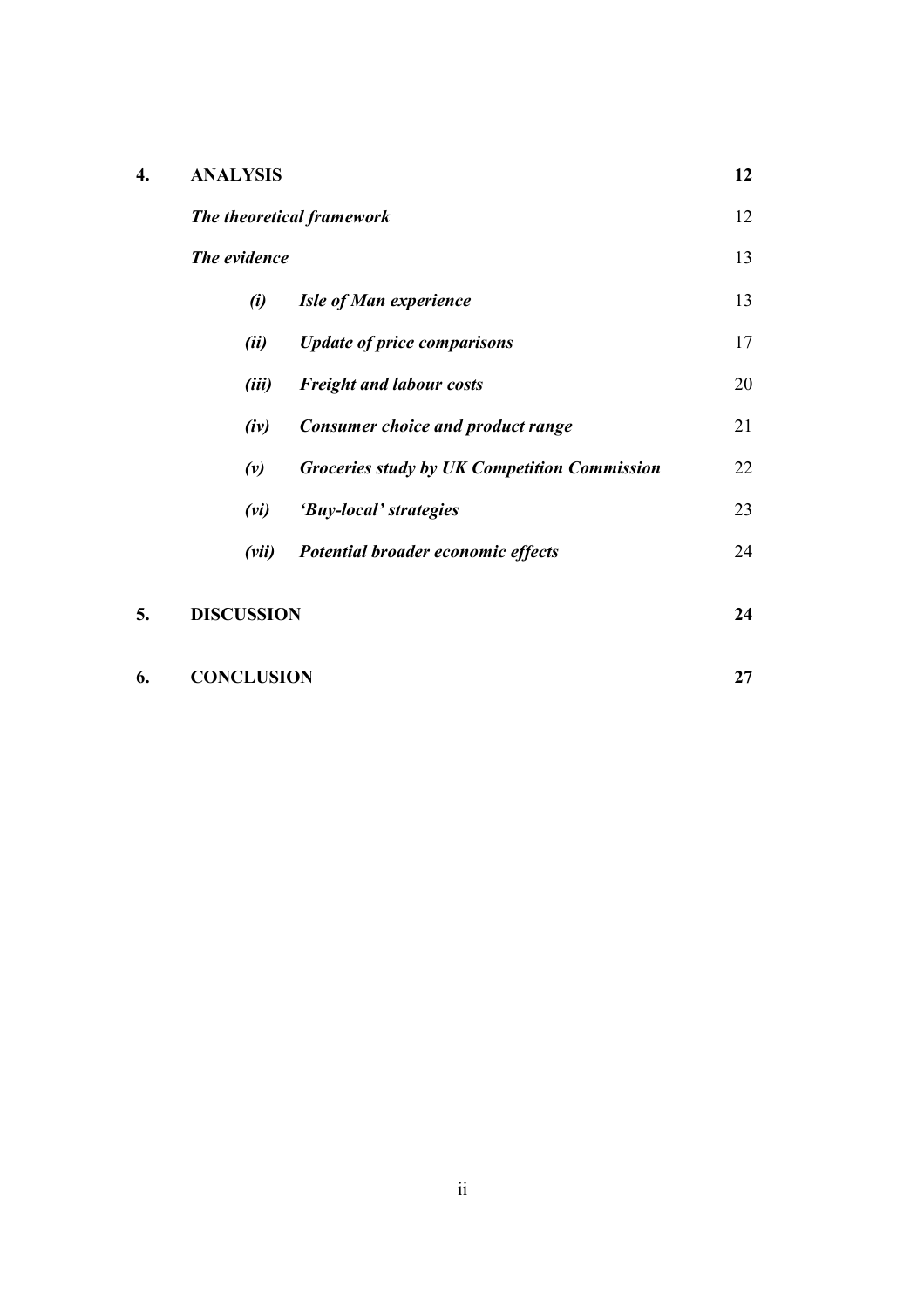#### EXECUTIVE SUMMARY

In September 2007, the Minister for Economic Development (the 'Minister') asked the Jersey Competition Regulatory Authority ('JCRA') to advise on the economic impact of new entry into the retail sector by a large supermarket competitor in terms of the impact on consumer welfare, productive efficiency and the Jersey economy overall. He asked that the JCRA base its findings on the most recent information and evidence, with particular reference to other small economies.

The grocery retail sector in Jersey is largely comprised of two supermarket chains (Sandpiper which owns and operates three 'Checkers' supermarkets and the 'Marks & Spencer' food franchise; and the Channel Island Co-operative which owns and operates two 'Co-op Grande Marchés') and numerous convenience stores (either independent or belonging to Sandpiper, Co-op, or the 'Spar' and 'rStore' chains). In addition there are a number of specialist retailers operating out of St Helier's Central Market and farm shops.

Although entry is possible economically, institutional barriers to entry are created by the need to seek permissions under the Regulation of Undertakings and Development Law ('RUDL') and from the Planning and Environment Department. However, States policy in relation to retailing is to promote vigorous competition in the interests of maximizing consumer welfare, productivity and economic growth.

The JCRA went out to consultation in November 2007. A number of issues were raised in relation to the entry of a third supermarket including freedom of entry, effect on price levels, effect on range of groceries available, flow-on effects to other retailers, effects on local suppliers, appropriate benchmarks to make comparisons, whether incumbents would exit the market, effect on efficiency of incumbents, and the overall effect on Jersey.

The JCRA adopted an economic framework to analyse the information and evidence it received. This is due to the Minister's terms of reference, which focuses on the economic effects of new entry in terms of consumer welfare, productive efficiency, and overall impact. In terms of economics, empirical evidence demonstrates that the richest and most productive economies in the world invariably rely on competition in markets to deliver consumer welfare and economic wealth. Evidence also demonstrates that the benefits of competition are deliverable in small economies like that of Jersey as well as the larger economies, particularly in the retail sector where economic barriers to entry are relatively low.

The Isle of Man is considered an appropriate benchmark to Jersey given the similar populations, demographics, and standards of living (indeed, Jersey emerges slightly higher on all three factors). However, there is one relevant distinction: in the Isle of Man there are three independent supermarket chains compared to two in Jersey. The JCRA's inquiries in the Isle of Man found that, in general, grocery prices were lower, and they have remained lower, since the JCRA first did a price comparison in 2005.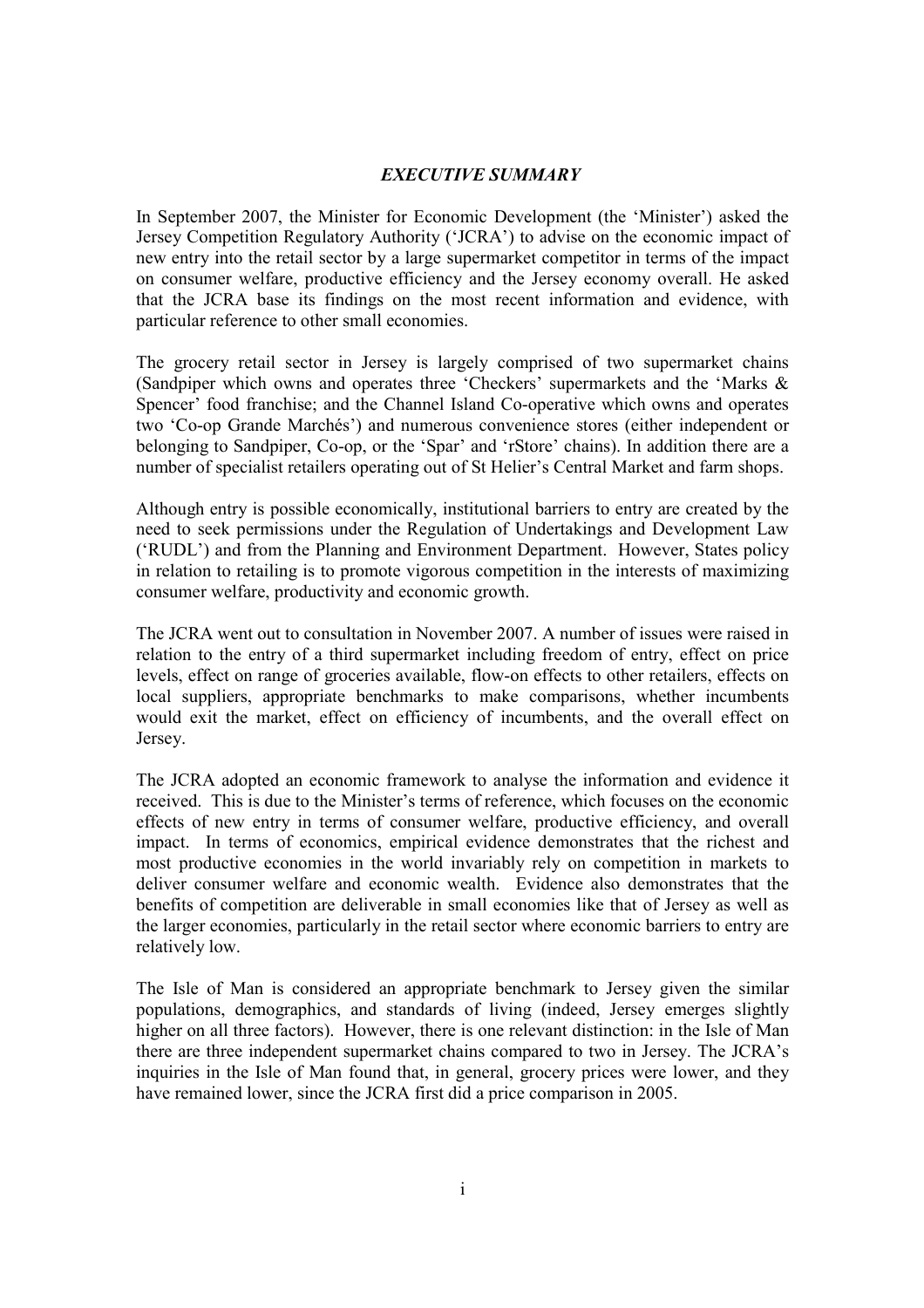Although correlations do not necessarily imply causation, the JCRA considers – on the basis largely of comments made to it by industry participants in the Isle of Man – that the greater number of supermarket competitors is a significant contributing factor to the lower grocery prices in that island. It is also consistent with the general evidence that competition delivers economic benefits to consumers in terms of lower prices, in economies small as well as large.

As detailed in this report, our analysis of retail price comparisons between Jersey and the Isle of Man considers freight and labour costs. Based on the JCRA's prior work in this area, we understand the increased freight and labour costs are commonly cited as reasons for why food prices in Jersey exceed those in the UK. Based on the evidence we have received during this current analysis, however, these factors would not appear to be the primary reason between relatively higher food prices in Jersey compared to the Isle of Man.

In relation to consumer choice – an important factor in improving consumer welfare – there is evidence from the UK that consumer choice is adequately safeguarded when three or more supermarkets compete in a particular locality. Given that Jersey would be comparable to many localities in the UK, it is considered appropriate to conclude in relation to Jersey that less than three supermarkets is not optimal from a consumer choice perspective.

As to the effect on incumbent retailers, the evidence we have received does not suggest that the entry of a third supermarket would have negative effects on the productive efficiency of existing retailers. In fact, new entry, and the increased competition that should ensue there from, should have the opposite effect in forcing existing competitors to 'up their game' and improve their efficiency. Market inquiries in the Isle of Man, combined with publicly available information, support this view.

A significant competitive strategy adopted by the major supermarket chains in the Isle of Man is to 'buy-local'. It is also supported by the evidence of case studies conducted in various industries around the world, including in retailing, that globalization does not lead to standardization of supply – retailers still have to factor in local preferences and demand if they are to remain competitive.

In conclusion, after considering the evidence and taking into account comments made in submissions, the JCRA, on balance, advises the Minister that the economic impact of new entry into the retail sector by a large supermarket competitor would be economically beneficial in terms of increasing:

- consumer welfare;
- the productive efficiency of existing retailers; and
- the Jersey economy overall.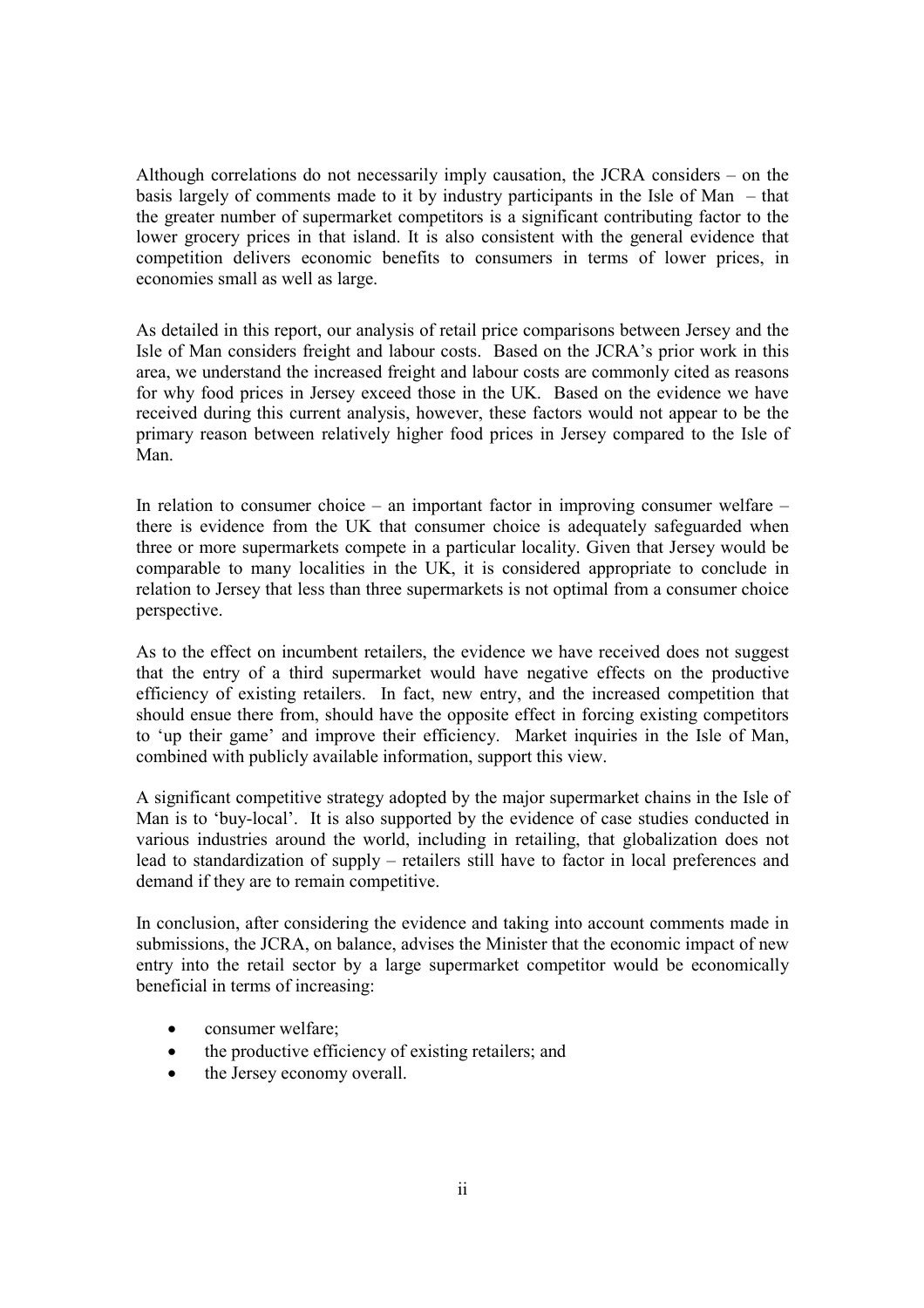We note, however, that the terms of reference for this report were limited to determining the economic impact of new entry – consistent with the JCRA's role and expertise. Other considerations, such as planning, population growth, and environmental impact, also are undoubtedly important, but were beyond the scope of our inquiry. Thus, this report does not purport to be the final word in this debate, but aims to contribute positively to it, and help the Minister make as fully informed decision as possible.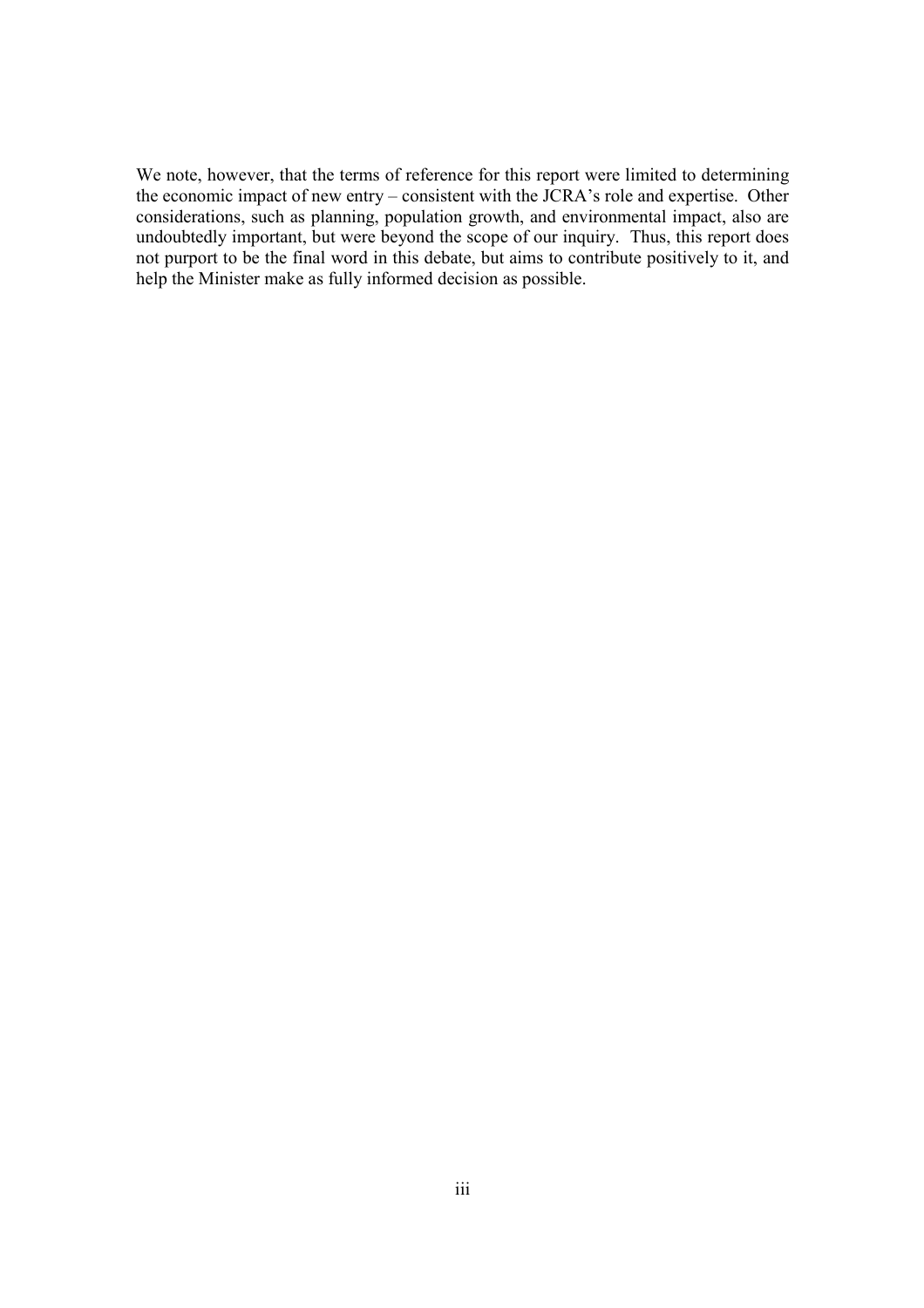# 1. INTRODUCTION

#### Terms of Reference

The Minister requested on 24 September 2007 that the JCRA advise him under Article 6(4) of the Competition Regulatory Authority (Jersey) Law 2001 on the economic impact of new entry into the retail sector by a large supermarket competitor.<sup>1</sup>

In providing its advice, the Minister asked the JCRA to take into account the likely impact on:

- consumer welfare (in terms of prices, quality, innovation and choice available to consumers);
- the productive efficiency of existing retailers (in terms of their costs and revenues); and
- the Jersey economy overall.

The Minister also asked that the JCRA advise on the basis of the most recent and relevant information available and it should consider empirical evidence which may be relevant to circumstances in Jersey. In this regard, he mentioned that experience from other small economies may be particularly relevant.

This report comprises the JCRA's advice to the Minister.

#### Economic perspective of advice

As stated above in the terms of reference, the Minister requested the JCRA to examine solely the *economic impact* of new entry into Jersey's retail sector by a large supermarket competitor. Hence, in light of this request, and in line with the role of the JCRA, the focus of this advice is on economic issues. There are other important policy issues that may be raised concerning retailing in Jersey including, but not necessarily limited to, environmental, population growth, or planning issues. Such issues are undoubtably important but they do not fall within the remit of the JCRA.

#### Benefits of increased competition

The creation of a more competitive commercial environment on the Island is a key economic policy of the States of Jersey.<sup>2</sup> The purpose behind the States' goal of promoting competition is worth re-stating:

<sup>-</sup><sup>1</sup> Article 6(4) of the Competition Regulatory Authority (Jersey) Law 2001 enables the Minister to request the advice of the JCRA on any matter concerning 'competition, monopolies, utilities or any matter connected with the provision of goods or services' to which the JCRA's functions relate.

 $2 A$  Competition Law for Jersey, report presented to the States of Jersey on 8 January 2002, para 1.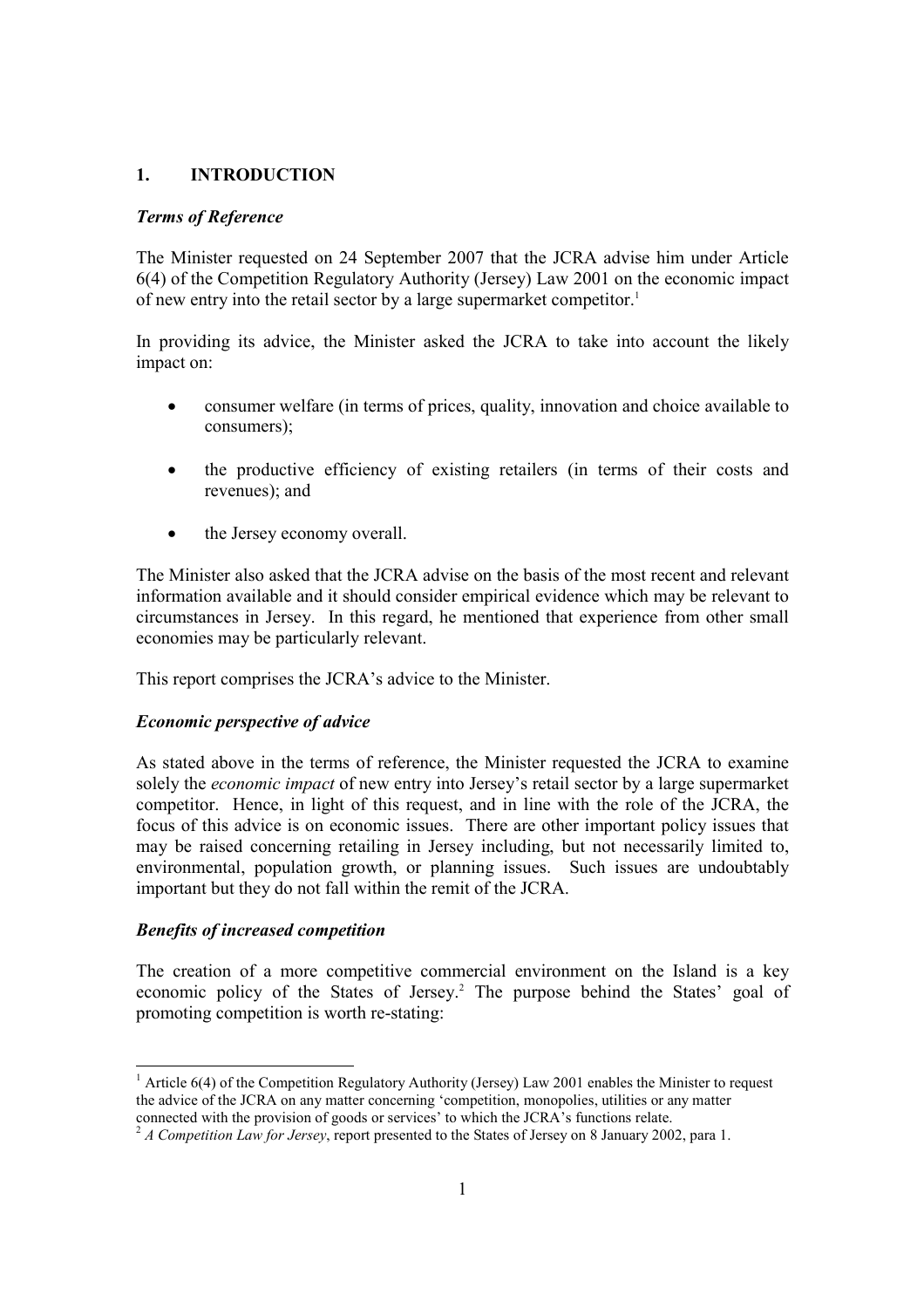The potential benefits of competition can be summarised into 3 main areas. Firstly, competition forces undertakings to keep costs down, as a failure to maintain competitive prices will result in a loss of customers to their competitors. From the consumer's point of view, this results in the twin benefits of lower prices and increased choice. Secondly, competition forces undertakings to reduce their cost structure and allocate resources efficiently and productively into activities that consumers want. This will benefit Jersey's economy because resources, and the vital factor of labour resources, are focused on goods and services for which there is demand at a profitable price. Thirdly, competition forces undertakings to innovate, to develop new products and use new technology to gain a competitive advantage.

All of these factors combine to produce tangible benefits, such as the ability to keep the Retail Price Index down, to achieve a level playing field for those who want to trade in Jersey, and to change people's attitudes to the manner in which businesses will compete in the future. If undertakings have been involved in prohibited practices to stifle competition, then opportunities will arise for individuals and entrepreneurs wishing to enter a market. An opportunity for one business presents a threat to another faced with increased competition. In this environment, there is a better chance of prices to the consumer being reduced.<sup>3</sup>

As the statement of purpose indicates, competition is not an end in itself. It is ultimately for the benefit of consumers in terms of encouraging lower prices, higher quality, more innovative services and greater choice – otherwise called 'consumer welfare', the first impact on which advice is sought.

Consumers benefit because competition forces firms to work harder, reduce costs, and provide the types of products necessary to win and keep customers. In economic parlance, it is called raising productive efficiency – the second impact on which advice is sought.

Competition also makes the economy as a whole work more efficiently as resources in a supply-constrained economy are efficiently allocated to those activities where there is consumer demand. With resources allocated efficiently, the overall Jersey economy benefits – the third impact on which advice is sought.

#### Small size of Jersey economy

-

Jersey is a small island economy with a population approaching 90,000. A critical feature of small island economies is the concentrated nature of many of their markets arising from economies of scale.<sup>4</sup>

 $3$  Draft Competition (Jersey) Law 200-, report of Economic Development Committee lodged with the States of Jersey on 9 March 2004, p 1.

<sup>4</sup> Economies of scale occur when costs of production fall with increasing output. When scale economies and relatively small demand co-exist, it may well become more efficient for markets to be supplied by a limited number of suppliers (or only one) so that they can reap the economies of scale and achieve lower production costs (ie, increase their productive efficiency). If new entry occurs, suppliers (both new and existing) may have to operate at inefficient production levels, ultimately leading to consolidation or exit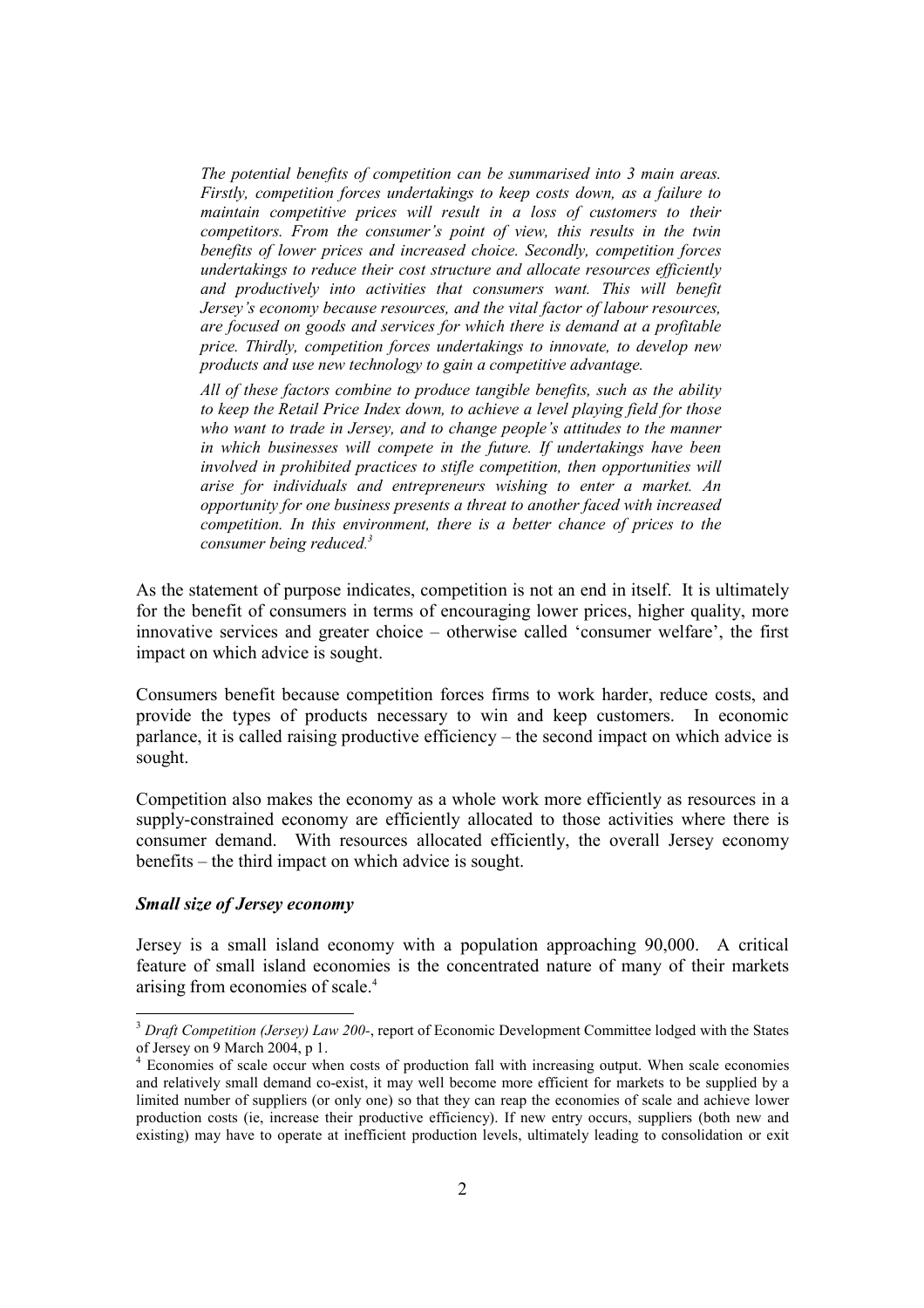Where economies of scale prevail, the scope for competition (particularly in terms of the number of competitors) may be limited because the markets in which they occur can be more efficiently supplied by fewer rather than more competitors. At the extreme is a monopoly, followed by a duopoly where there are only two competitors.

Other features commonly found in small island economies are higher barriers to entry and expansion, compared to larger economies. These barriers may stem in part from the small size of the markets (and, hence, a limited ability to reap economies of scale), but also from other factors such as increased transport costs and a limited labour force, factors that may be particularly relevant on an island economy like that of Jersey.

Under circumstances such as these:

… the benefits that competition policy may offer to small economies are much greater, relatively, than those to be gained in larger, less concentrated markets.<sup>5</sup>

Thus, in small economies like Jersey:

… [c]ompetition policy must focus particularly on deterring the … maintenance of artificial barriers to entry in order to permit new firms to enter and expand in monopolistic industries and increase competition.<sup>6</sup>

And, where competition is limited, there may be adverse economic consequences for Jersey and its consumers. Accordingly, a key area of inquiry for the JCRA has been the state of competition in retailing in Jersey and whether the competition that exists is yielding economic benefits for Jersey consumers and the economy.

# 2. RETAILING STRUCTURE AND POLICY IN JERSEY

#### Number and types of grocery retailers

The retailing sector in Jersey can be broadly split into the supermarket and convenience store sectors. There is also a burgeoning 'farm store' sector. For the purposes of its advice, the JCRA sees no need to break it further down into store sizes, range of goods offered, location, operating hours, etc.

# (i) Supermarkets

There are two supermarket chains currently operating in Jersey:

l

from the market. For the effect on competition of economies of scale in small markets like those of Jersey, see Competition Policy for Small Market Economies, Michal S. Gal, Harvard University Press, 2003.

 $<sup>5</sup>$  Competition Policy for Small Market Economies, op.cit., p 7.</sup>

 $<sup>6</sup>$  ibid., p 55.</sup>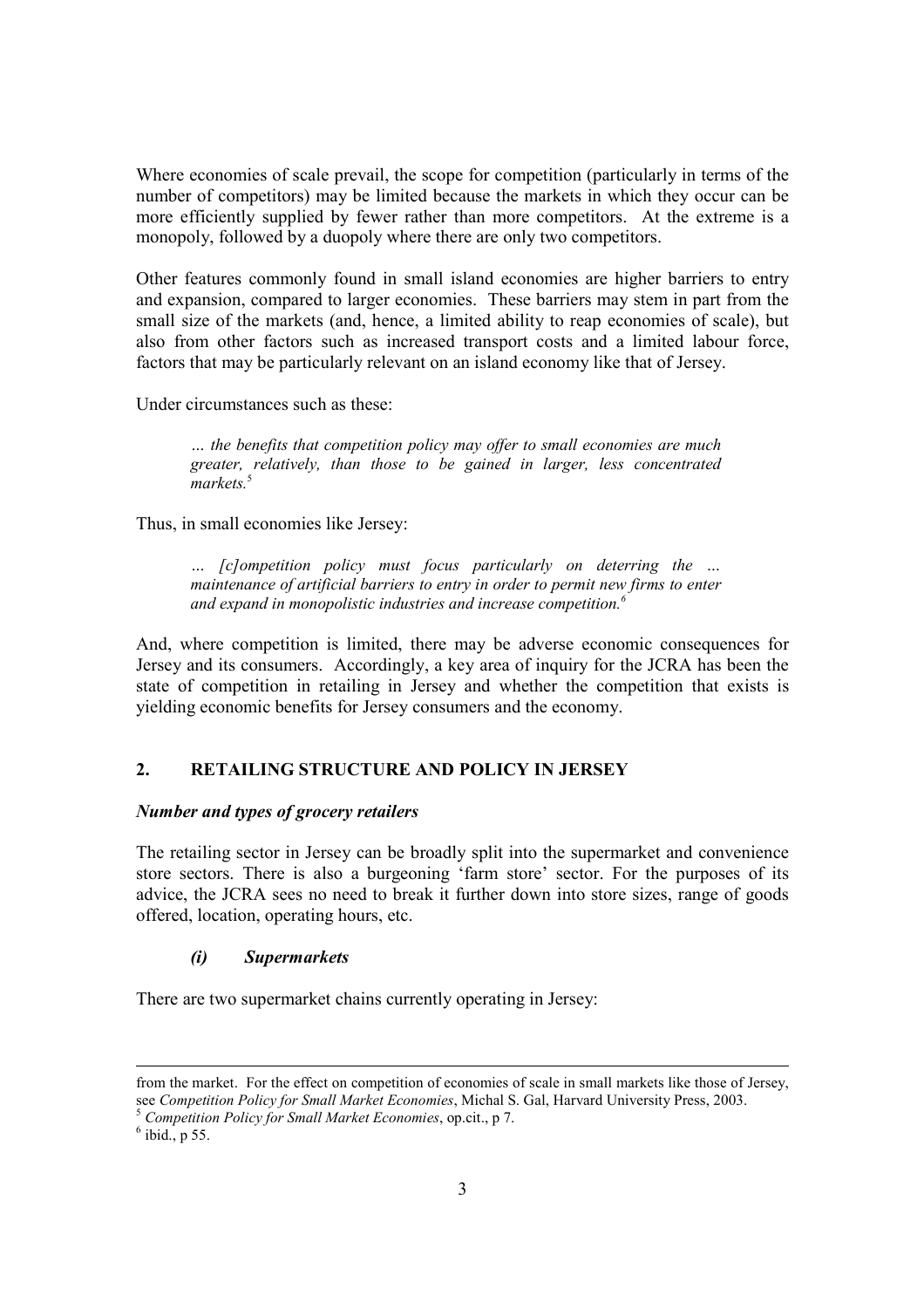- Le Riche, which operates three supermarkets Checkers at Rue de Pres, Checkers at Red Houses and the third supermarket, Safeway in St Helier. They are owned by SandpiperCI Limited ('Sandpiper'), a private equity concern; and
- Co-op Grande Marché, which operates two supermarkets one in St Helier and one in St Peter. They are owned by The Channel Islands' Co-operative Society Limited (the 'Co-op').

In addition to these two, Marks & Spencer ('M&S') retails 'up-market' grocery products in its high street department store in St Helier. Further, M&S has a food hall in its Red Houses outlet and 'Simply Food' outlets in St Clement, St John and St Peter. The latter two have opened within the last six months.

M&S is operated by Sandpiper under a franchise from M&S in the UK, and tends to be differentiated from Le Riche and Co-op for the following reasons:

- the majority of products on offer are 'own-brand';
- only offers a sub-set of products that are on offer by supermarkets; and
- prices are usually charged at a premium.

# (ii) Convenience stores

Convenience stores in Jersey fall into three broad categories:

- the large convenience stores operated by Sandpiper (twelve stores under the name 'Checkers Express' and one store under the name 'Benests' at Millbrook) and by the Co-op (under the name 'Co-op Locale');
- the smaller Spar (eleven stores) and rStore (thirteen stores) chains;<sup>7</sup> and
- small independent stores (about thirty stores) which are commonly operated by individual owners, although there are two independent owners who operate two stores each.

Spar is ultimately wholly-owned by the Lodestar Group which also wholly-owns the Channel Island Wholesale Company, which is a major wholesaler of foods and beverages in Jersey.

<sup>-</sup> $<sup>7</sup>$  In 2007 the JCRA approved the acquisition of rStore by Spar, subject to conditions. See *Proposed*</sup> Acquisition by Spar (Channel Islands) Limited of several stores from C.I. Newsagents Limited, Decision M 114/07, JCRA, 19 September 2007.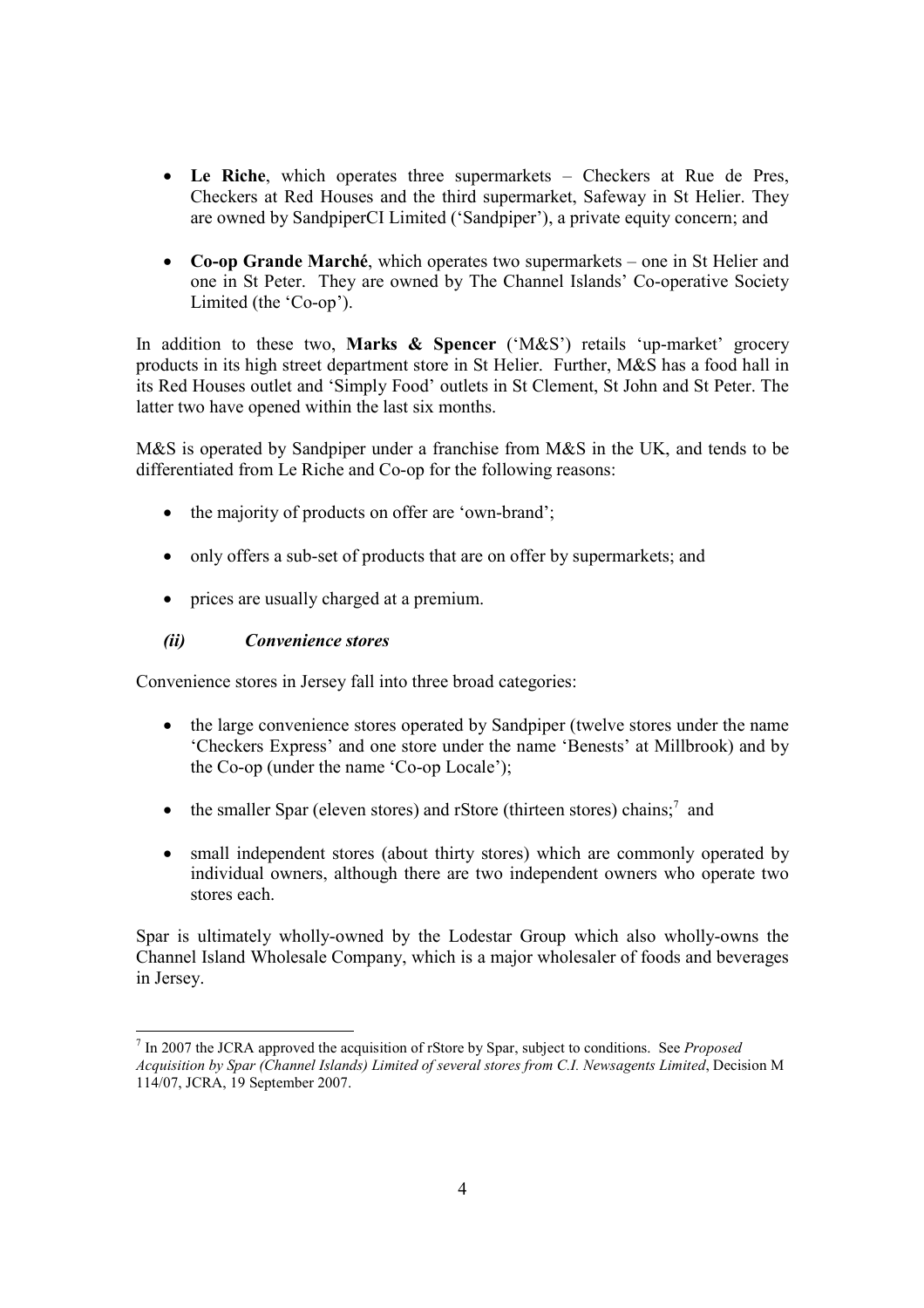Convenience stores are generally open for longer hours than supermarkets, are open on Sundays and only offer a sub-set of products that are offered by supermarkets.

In addition, there are a number of local retailers or specialists shops which either, in whole or in part, engage in grocery retailing. These include farm shops and the merchants at the Central Market in St Helier. These outlets, like convenience stores, offer a sub-set of products to those sold in supermarkets.

#### Barriers to entry

Generally speaking, a barrier to entry is something that impedes entry by a firm into a market that is at least as efficient as the incumbents in that market. Noted above is the fact that high barriers to entry are common in small island economies like that of Jersey. As noted, these barriers may stem in part from the small size of the markets (and, hence, a limited ability to reap economies of scale), but also from other factors such as high transport costs and a limited labour force.

Moreover, in Jersey there are a number of 'institutional' barriers to entry into the retailing market, including:

- the requirement under the Regulation of Undertakings and Development (Jersey) Law 1973 that no new undertaking can operate without obtaining a licence; and
- the requirement that those new undertakings must be granted permission by the Planning and Environment Department.

#### States policy in relation to retailing – competition

The evidence is almost indisputable, and the acceptance is virtually universal, that market economies and competition between producers and suppliers within open markets (ie, where entry is not restricted) is the best economic model for delivering consumer welfare and economic wealth. For example, the noted economist John Kay has commented that the defining characteristic of the nineteen world's richest and most productive economies is pluralism; both in its political and economic dimensions. In the economic dimension, pluralism translates as competition.<sup>8</sup>

Kay noted that the desire to break and prevent economic concentrations of power was behind the adoption of both the United States antitrust and European Union competition laws:

The world's largest economy had chosen pluralism over monopoly in its market structure. … The founders of the European Union were clear that

<sup>-</sup><sup>8</sup> The Truth About Markets: Why Some Nations are Rich but Most Remain Poor, John Kay, Penguin Books, 2004, pp 38-39, 50-51, 69-70.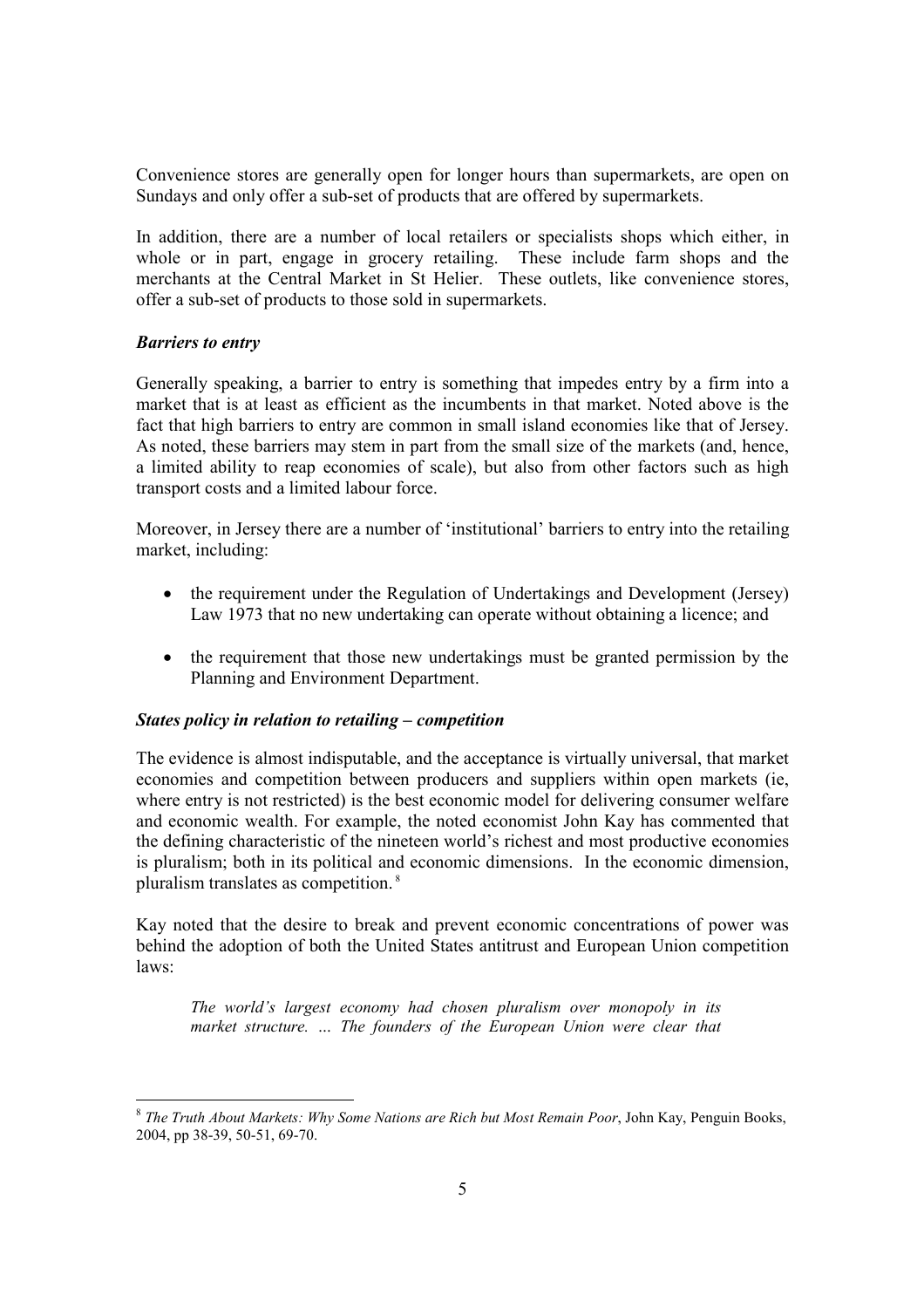competition and pluralism, not consolidation, was to be the basis of economic integration.<sup>9</sup>

In Jersey, the States of Jersey have re-affirmed that competition is a vital ingredient in maximising productivity and economic growth:

For an Island economy aiming to maximise productivity and economic growth, vigorous competition is a vital ingredient for success.<sup>10</sup>

This approach also has been adopted in other small economies, as was recently reaffirmed in Jamaica:

The competitive process favours firms which offer goods that are valued by consumers and which are able to sustain production of those goods at the lowest possible production costs. Through this mechanism, the competitive process ensures that the economy will continue to produce goods using the minimum level of scarce productive resources. $^{11}$ 

#### 3. ISSUES RAISED IN CONSULTATION

To assist in the preparation of the JCRA's advice to the Minister, the JCRA issued a consultation paper on 12 November 2007 seeking comments from interested parties on the impact of a large supermarket competitor on the retailing sector in Jersey. During the consultation period, eleven responses were received, and these were from:

| Submitter           | Affiliation                       |
|---------------------|-----------------------------------|
| <b>ATJO'Neill</b>   | Sandpiper                         |
| Ann-Marie Gallery   | None (consumer)                   |
| <b>Brian Curtis</b> | None (consumer)                   |
| <b>Clive Spears</b> | Jersey Chamber of Commerce        |
| David Dodge         | Vienna Bakeries                   |
| Eamon Fenlon        | Jersey Dairy                      |
| Gaucho Rasmussen    | Tesco                             |
| J Cohen             | None (consumer)                   |
| Jim Hopley          | Co-Op                             |
| John Jackson        | States Rural Economy Policy Group |
| Lanette Woo         | None (consumer)                   |
| Mark Le Lay         | G J Growers Ltd                   |
| Neville Moore       | A. de Gruchy & Co Ltd.            |
| Sheila MacRae       | None (consumer)                   |

 $\frac{9}{9}$  ibid., pp 69-70.

 $10<sup>10</sup>$  A framework for managing the development of the retail sector in Jersey, States of Jersey, 2 June 2006.

 $11$  The Fare of Fearing Competition, Kevin Harriott, Competition Matters, Jamaican Fair Trading Commission, December 2007.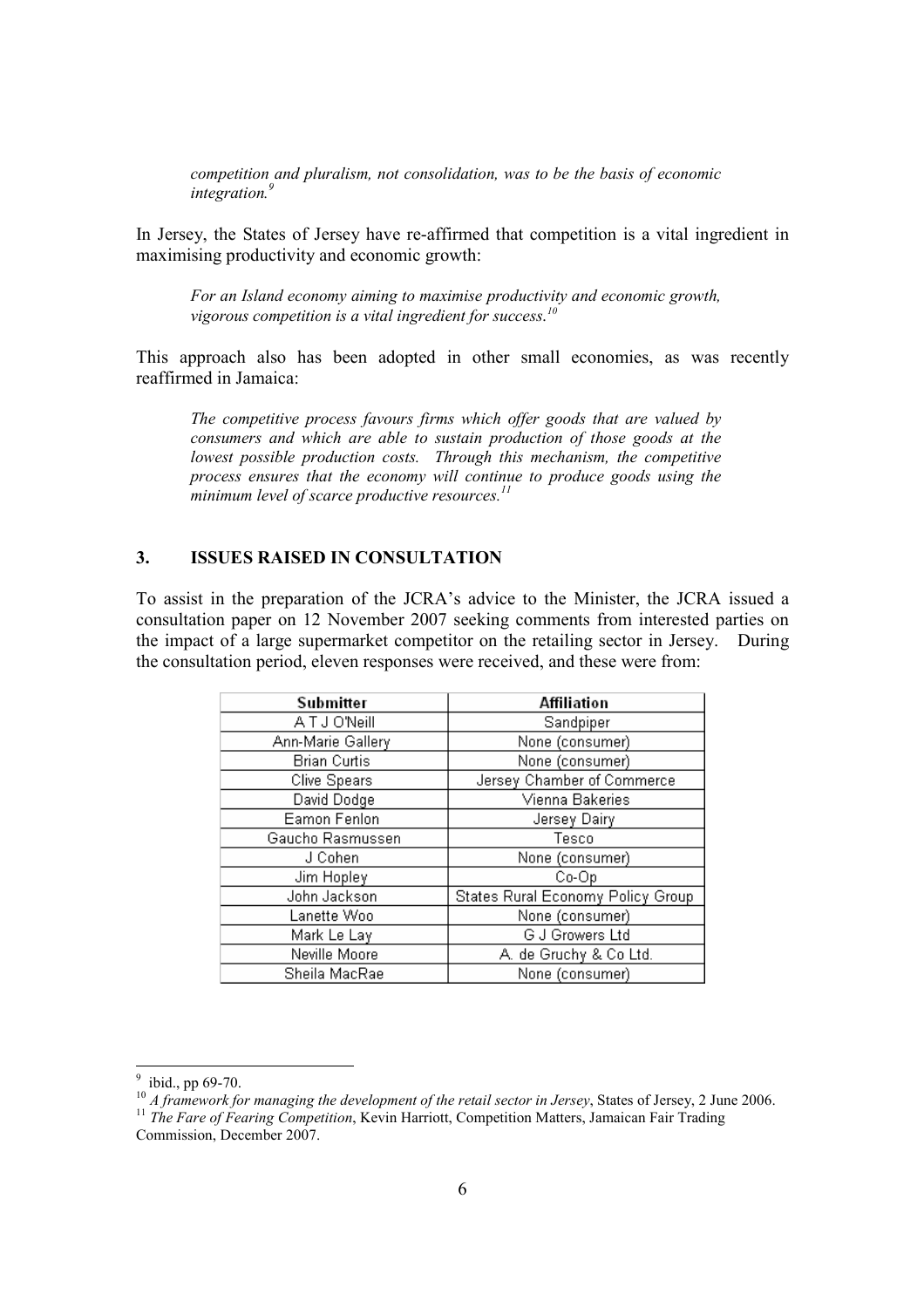In addition to the above, several comments were posted on the BBC Jersey website in response to the article, A third supermarket?<sup>12</sup> There were also several articles in the Jersey Evening Post and responses to the Jersey Consumer Council's Price Watch in their December 2007 newsletter.

A number of issues were raised in the various responses. These issues are now outlined before discussing them in the following Analysis section of the report.

#### Free entry into markets

In its submission, Tesco emphasised the importance of freedom of entry and quoted from the report of the Economic Development Committee on the need for a competition law in Jersey:

If undertakings have been involved in prohibited practices to stifle competition, then opportunities will arise for individuals and entrepreneurs wishing to enter a market. An opportunity for one business presents a threat to another faced with increased competition. In this environment, there is a better chance of prices to the consumer being reduced.<sup>13</sup>

On the other hand, other submissions – mostly from existing competitors and the Jersey Chamber of Commerce and Industry (the 'Chamber') – argued that entry should be restricted. The Chamber's submission is representative of the arguments why entry should be restricted:

Chamber is opposed to the Government sponsored introduction of a third supermarket, being a major multiple, into the Island economy on the grounds that it believes such an introduction will be damaging to small business at two levels. Most specifically small convenience food retailers and farm shops, of which there are many in the local economy, will suffer and run the risk of closure, which will be damaging not only to the actual businesses but to those communities they service. Furthermore given the intense pressure for labour resources on the Island, and the difficulty experienced by small business generally in securing additional staff, there is little doubt that the entrance of a major new player in the service industry would further impact on an already very difficult position, hampering the ability of small business to sustain itself generally. There is little doubt in Chamber's view, that such an introduction would have a corrosive effect on small business if not the social fabric of the Island as a whole.<sup>14</sup>

Others suggested that conditions be imposed on entry. For example, the Co-op submitted that, in the presence of free entry, any land that is identified as suitable should be allocated by way of tender. This submission argues that both potential entrants and incumbents should be allowed to tender for land so as to guarantee the maximum price

 $12 A$  third Supermarket, Ryan Morrison, BBC Jersey Talking, 23 January 2008.

 $13$  Draft Competition (Jersey) Law 200-, op. cit., p 1.

<sup>&</sup>lt;sup>14</sup> Submission of the Jersey Chamber of Commerce and Industry Incorporated (the 'Chamber'), 7 January 2008, p 1.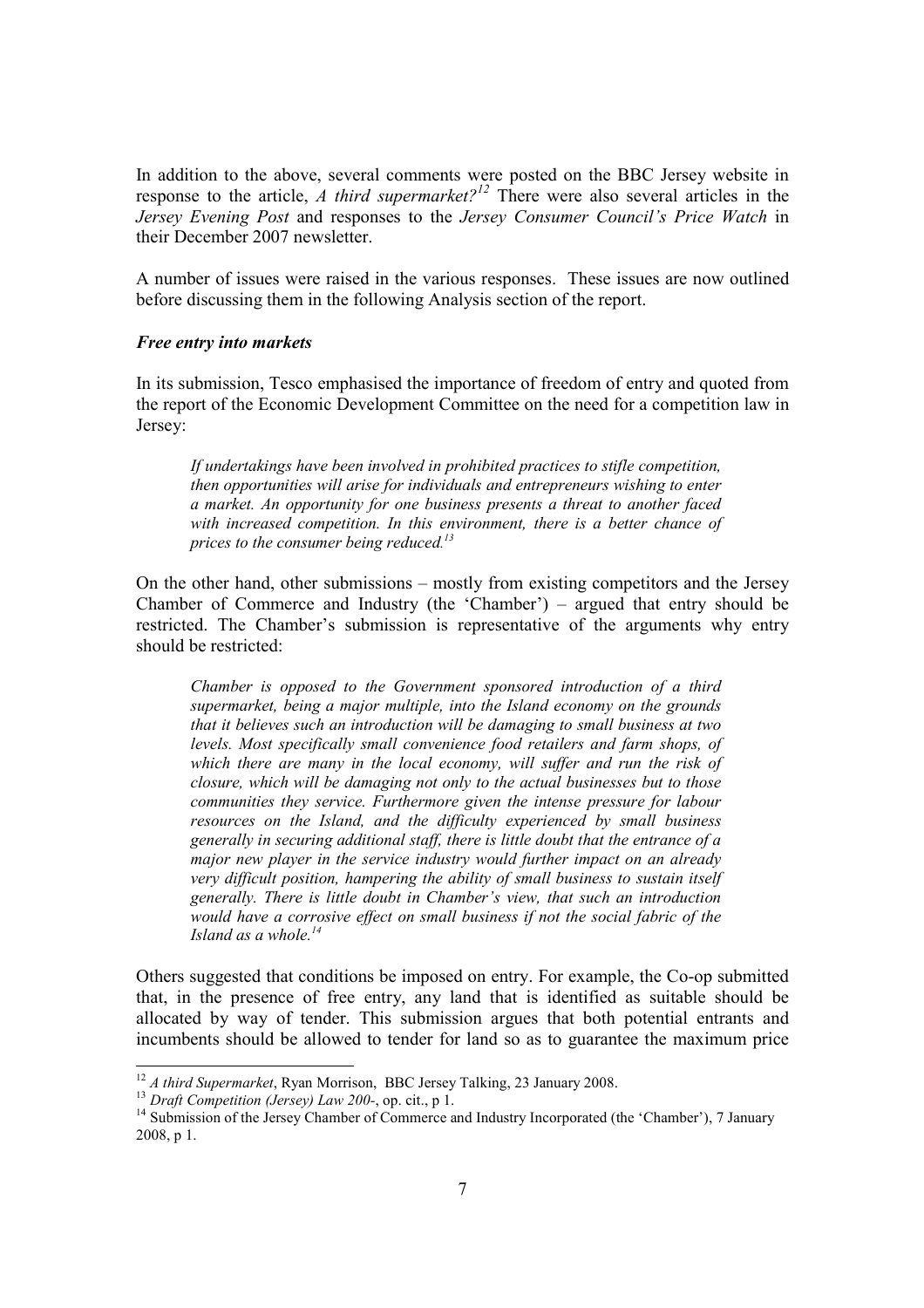for that land. Furthermore, both the Chamber and Vienna Bakeries expressed the view that:

The States should preserve a level playing field and not favour a new entrant with opportunities unavailable to local partners through Planning and RUDL [Regulation of Undertakings Law] consents.<sup>15</sup>

We note that issues such as land allocation (or a tender for land) or the granting of consents are beyond the scope of the JCRA's current examination, as per the terms of reference received from the Minister. As stated above, the terms of reference focus on the economic impact of new entry, without taking into account of how that entry is achieved (ie, how suitable land is acquired or the manner in which required consents are obtained). We note further, however, that under Article 57 of the Competition (Jersey) Law 2005, the JCRA retains the discretion to advise on the effect a government enactment is having, or is likely to have, on competition in Jersey. Thus, such issues could be subject to further consideration, should they arise.

#### Price effects

-

Evidence was submitted by Tesco to show that open competitive markets deliver real benefits to customers, particularly in terms of significant price reductions, but also in terms of non-price aspects of the offer, such as quality, range and service.

The Co-op submitted that it may be the case that a UK multiple can offer lower prices, however, these will not be on par with UK prices owing to the higher cost structure in Jersey. As is detailed below, this is consistent with the JCRA's own finding that new entry may have the effect of reducing grocery prices, although likely not to UK levels.

#### Range of groceries available

Many submissions pointed out that there is already a substantial range of goods in Jersey. Several submissions suggested that M&S and farm shops provide viable alternatives to Checkers and Co-op supermarkets and hence, a third operator is not needed as choice is already sufficient in Jersey.

As is noted above, however, such outlets only provide a sub-set of the products that are on offer by supermarkets. [CONFIDENTIAL REDACTED] Also, as noted above, ultimately M&S in Jersey is not an independent competitor, but is owned by Sandpiper (the owner and operator of Checkers supermarkets). Concerning farm shops, a letter to the Editor of the Jersey Evening Post suggests that they:

… serve a good purpose, and most of their produce is organic by nature, but they command a different shopper from those looking for the more commercial products.<sup>16</sup>

<sup>&</sup>lt;sup>15</sup> Chamber submission, p 3; and submission of David Dodge, Vienna Bakery, 12 December 2007, p 1.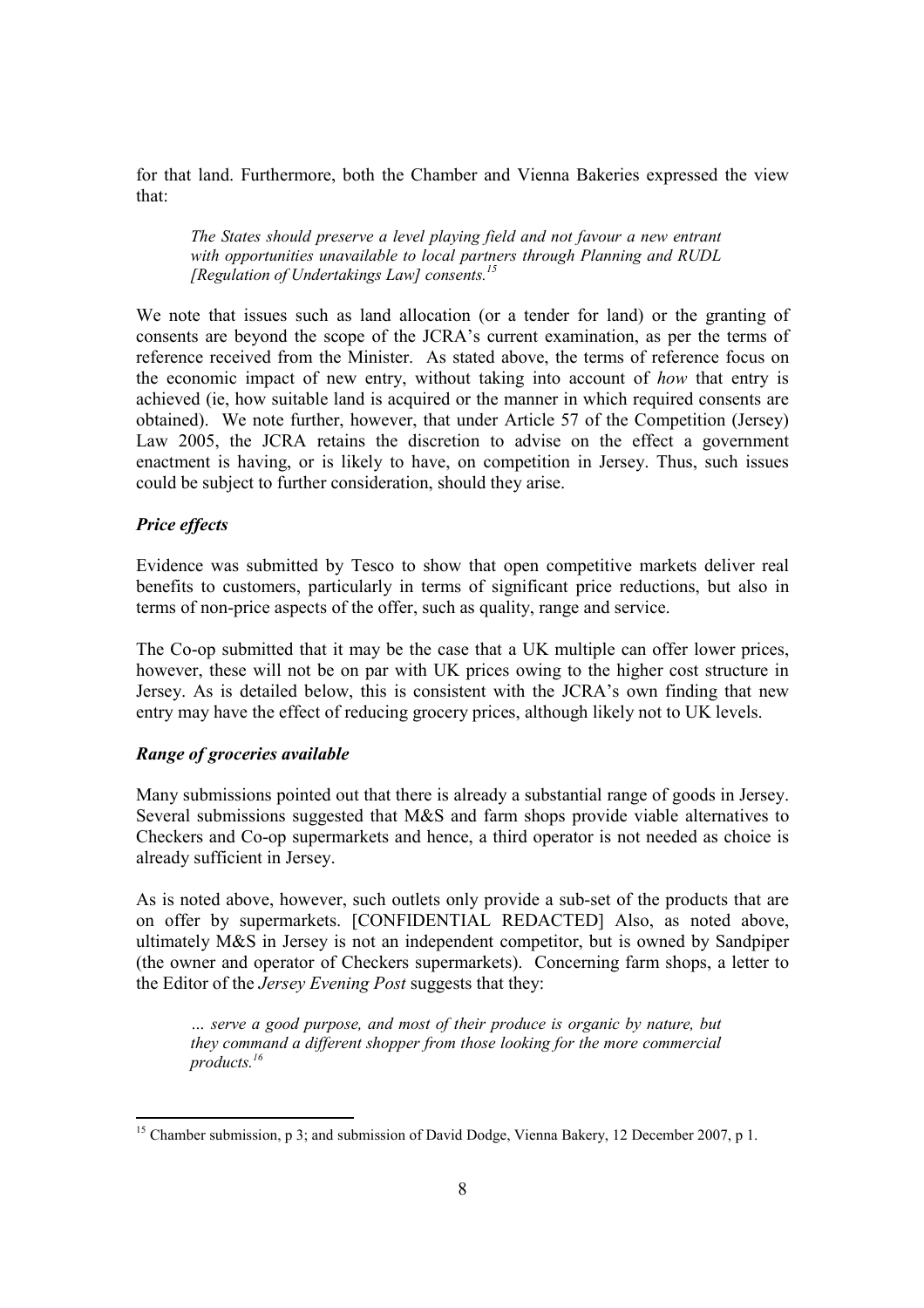Tesco pointed to the rapid increase in the range of products available to consumers in the UK in line with the greater intensity of competition in that country. In its submission, Tesco drew comparisons with increases in the range of goods and services offered in other industries following the introduction of competition.

#### Flow-on effects to other retailers

Tesco stated, supported by its experience, that the opening of a new supermarket in a given locality can attract customers to that local area it operates in, thus increasing the commercial viability of other retailers in the area, including newsagents, convenience stores and speciality traders.

#### Effect on local suppliers

A particular concern expressed by the Chamber is that if Jersey allows a UK supermarket to enter into the local market, then there will be a decline in locally sourced produce which will eventually lead to the decline of the local agriculture sector. This view is based on the assumption that UK supermarkets will be able to source fresh produce through less expensive producers in the UK and the EU and hence, local producers will see a fall in demand for their products. This point shall be discussed further in the analysis below.

#### Benchmarks

No responding party offered a more appropriate benchmark, as an alternative to the Isle of Man, to help assess the likely economic impact of new entry in Jersey by a large supermarket competitor.

Using the Isle of Man as a benchmark, submissions which commented on this issue highlighted the fact that the populations of the Isle of Man and Jersey are comparable in size but that the more intense degree of competition brought about by the freedom of entry for grocery retail operators onto the Isle of Man might be a significant factor behind the generally lower level of prices there.

On the other hand, other submissions stated that simplistic comparisons of market places are naïve, and that the Isle of Man is not an appropriate benchmark because of the different infrastructures of the islands. Some submissions pointed to the higher cost structure of retailers in Jersey face compared with other jurisdictions. This point shall be discussed further in the analysis below.

l  $16$  Come on, Tesco! Help us to break up this cosy supermarket cartel, letter from David Forde, Jersey Evening Post, 11 January 2008.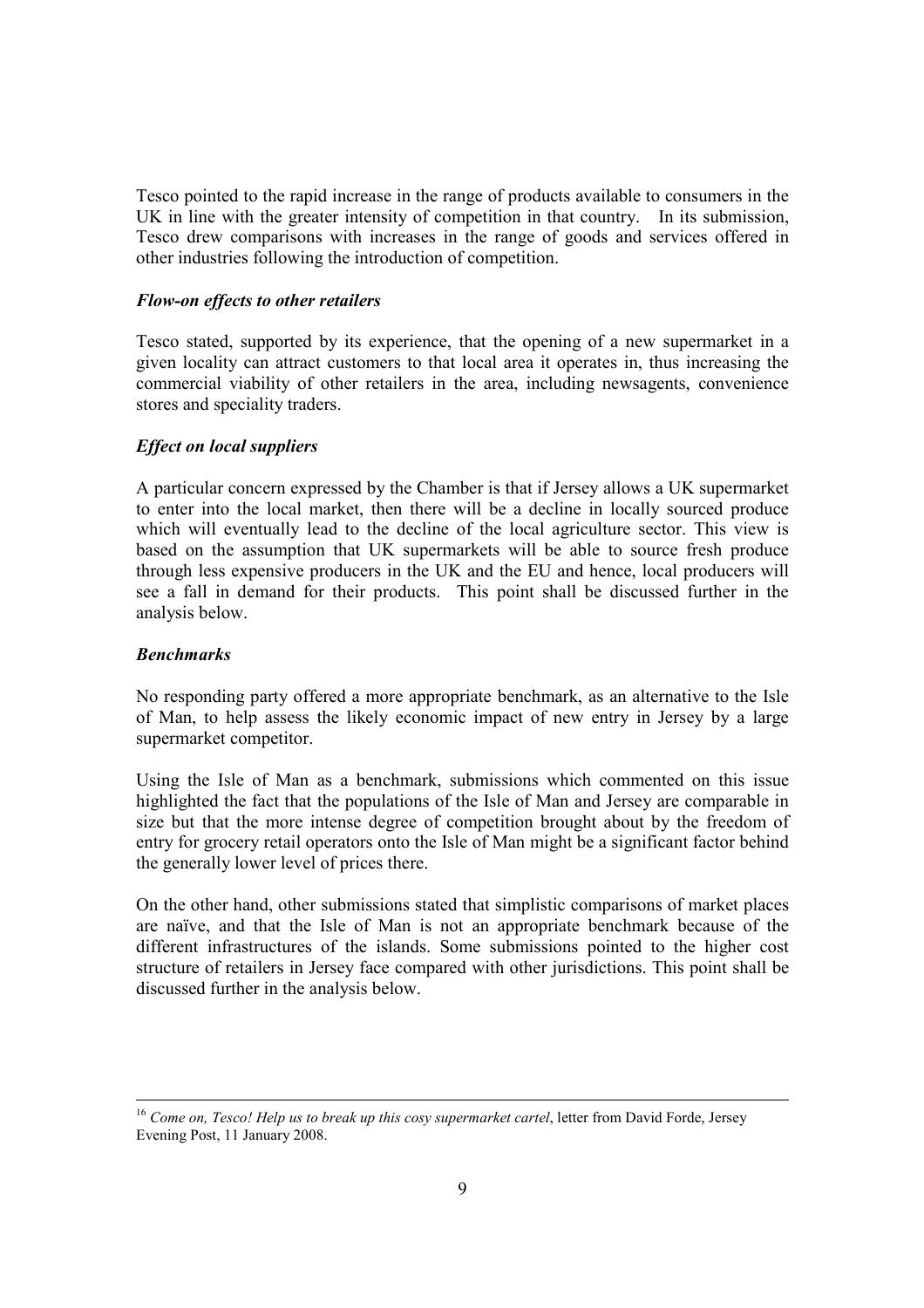#### Market exit

Evidence submitted by Tesco also showed that the new entry of an additional grocery retail operator does not necessarily lead to a net exit from the market of grocery retailers. The evidence is confidential but it has been analysed and is supported by the JCRA's own evidence on the price effects of new entry (see Analysis section below, under 'Isle of Man experience').

#### Empirical evidence on effect of third supermarket

Most submissions acknowledged that it was difficult to measure the effect of a third supermarket competitor on incumbent supermarkets and other retailers with any level of confidence. This was because of the ex ante nature of the exercise – trying to measure future effects without any empirical evidence in Jersey to support those conclusions.

As a consequence, it was submitted that the effects should be measured after any additional supermarket has entered the market. As mentioned above, Tesco has provided confidential empirical evidence that there was no net effect on the number of grocery retailers with the entry of an additional retail grocery operator.

However, the Chamber commented that it is a dangerous approach to introduce competition and simply 'see how it goes' because of the economic disruption it could cause. The Chamber also went beyond the economic and commercial perspective and claimed that the entry of a third supermarket was most likely to have a 'corrosive effect' on the 'social fabric' of Jersey as a whole.

As mentioned, the focus of the JCRA's inquiry and advice is on economic issues in line with both the Minister's terms of reference for this study and the JCRA's core role of promoting competition for the economic benefit of Jersey and its consumers. Thus, broader, subjective consideration of the 'social fabric' of Jersey, are beyond the scope of this report.

However, the JCRA does note that, should it conclude in this inquiry that the entry of a third supermarket is economically beneficial, then rejecting entry on the basis of a hypothetical and subjective adverse social impact will come at a cost to consumer welfare and the economy generally. And the economic cost is likely to be that much greater because, on the basis of evidence from the Isle of Man, the entry of a third supermarket on that island did not have a detrimental effect on that island's 'social fabric'. On the contrary, several parties interviewed on the island claimed that entry had beneficial social effects because of the need to cater for local consumer buying patterns and preferences (discussed below).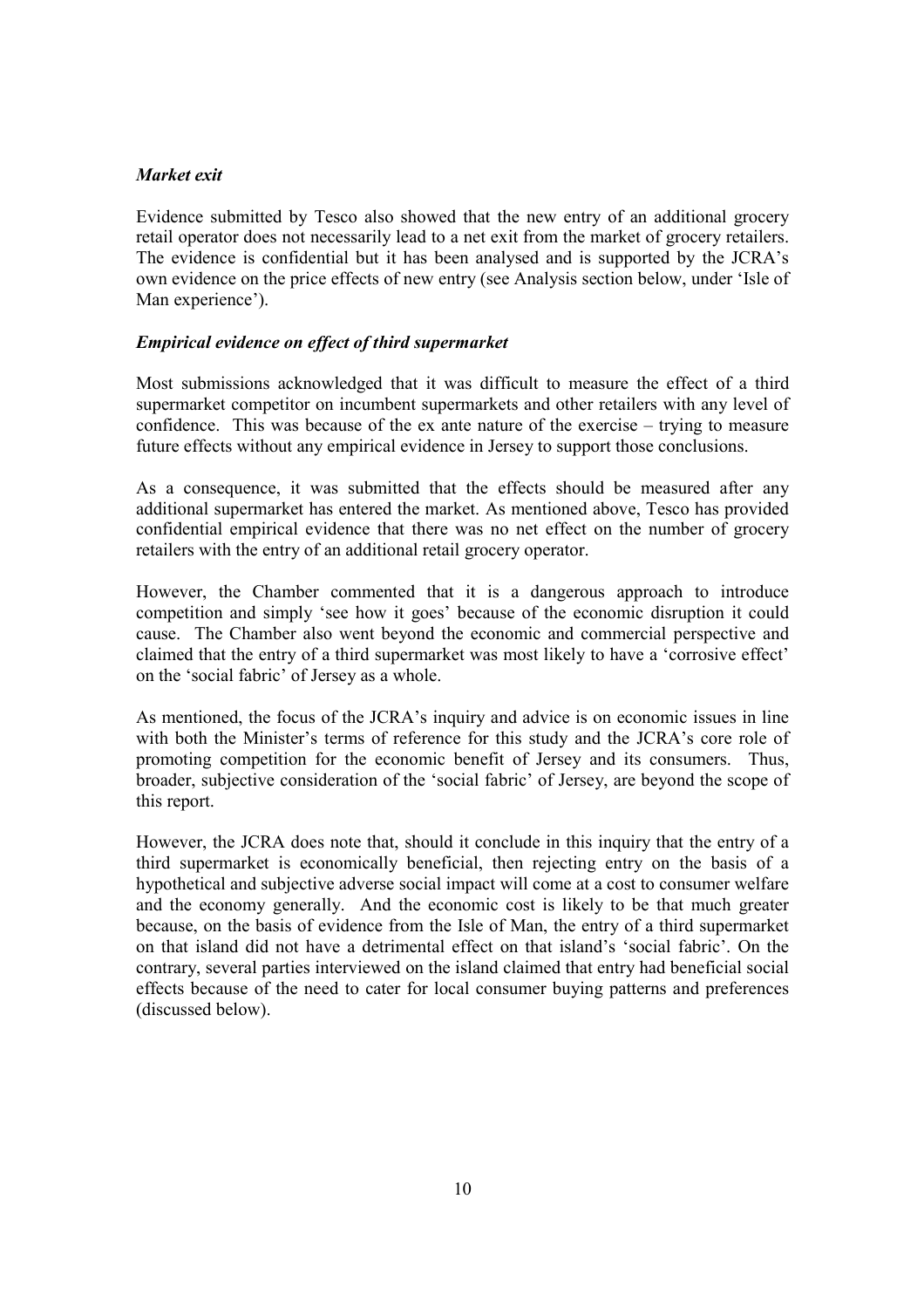# Efficiency of incumbents (productive efficiency)

It was submitted by Tesco that allowing entry of additional grocery retail operators would have a beneficial effect on the efficiency of the two incumbent supermarkets as well as on the convenience stores and the grocery retailer sector as a whole, in the long term.

On the other hand, the Chamber submitted that the recent internal 'modernization' by the two incumbents of their operations will achieve the desired efficiencies without the need to introduce a new competitor.

#### Overall effect on Jersey economy (allocative efficiency)

Some submissions argue that the entry of an additional supermarket competitor would have a beneficial effect on the overall Jersey economy. Tesco commented that new entry can enhance the efficiency and productivity of the overall economy in two ways:

- new entry can immediately reduce the 'cost base' of an economy if the new entrant is more efficient than the incumbents; and
- new entry can reduce the 'cost base' of an economy in the long term if it stimulates greater competition, which tends to increase the on-going incentives for companies to reduce their costs.

The Chamber considers that what may be short term gain will be a long term reduction in choice, will detract from the social fabric of local communities and increase transport movement. As noted above, the Chamber submitted that the introduction of a third supermarket would damage small business at two levels:

- it would damage the businesses of the small convenience food retailers and farm shops; and
- it would make it more difficult for small businesses to secure labour in an already tight situation.

In addition to small business, the Chamber considered that the introduction of a third supermarket would also have a detrimental effect on:

- farm shops;
- local food producers;
- labour market:
- population policy;
- the Island plan;
- the Zero/Ten tax framework;
- the social fabric of the Island;
- transport; and
- the sustainability of supply in the event of market failure.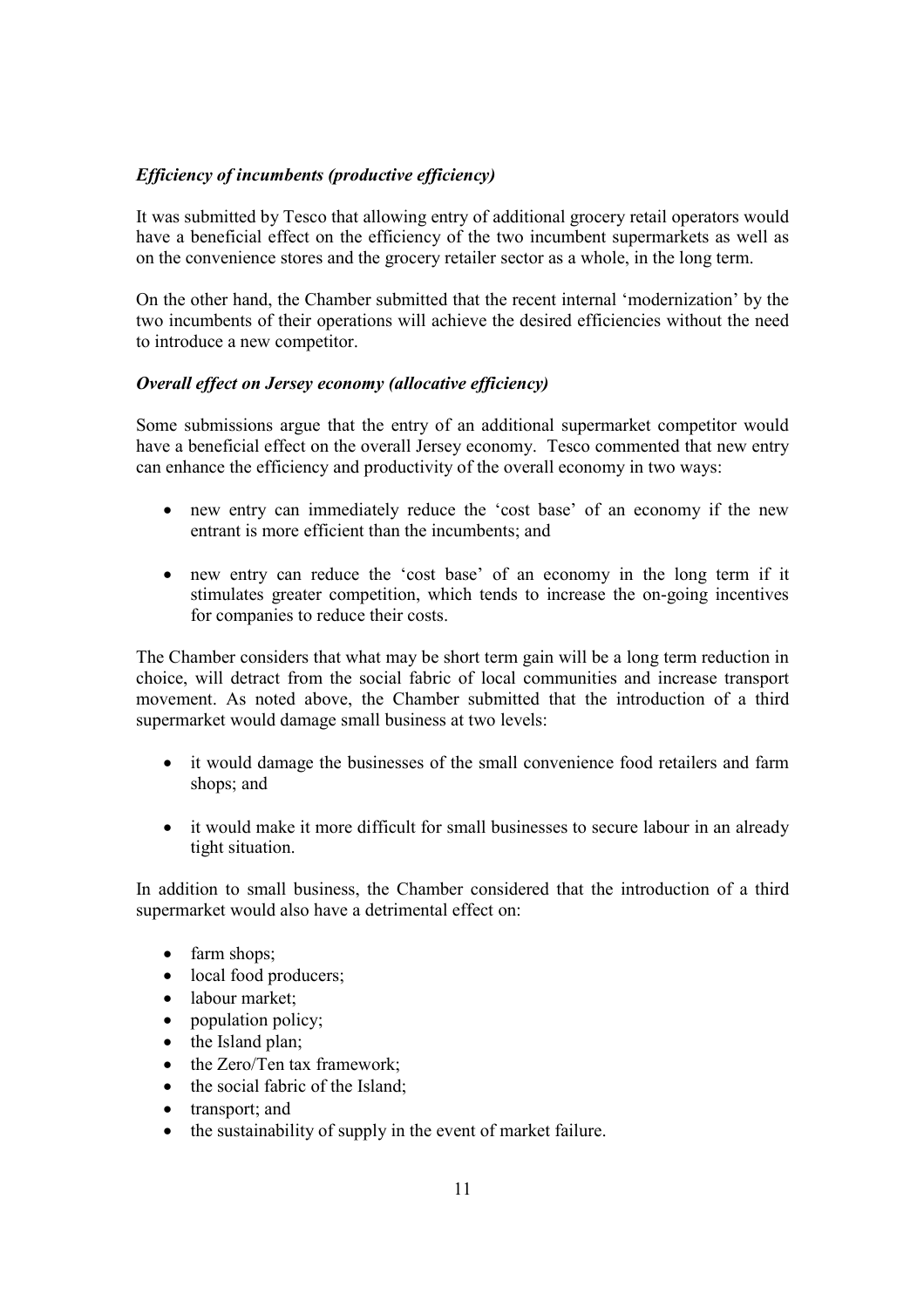#### 4. ANALYSIS

To provide a framework for the analysis of the issues raised in the consultation and the empirical evidence, the analysis will commence with an outline of the theory of competition and its raison d'être: consumer welfare and economic growth. Consumer welfare manifests itself in lower prices, higher quality, more innovative services and greater choice. The benefits of economic growth are manifest: higher standards of living.

Following this outline, the theory will be put to the test of empirical evidence, both from Jersey and from appropriate benchmarks.

#### The theoretical framework

-

This report has previously commented on the virtually universal view that competition in free and open markets is the best model for delivering consumer welfare and economic growth. The previously quoted economist, John Kay, referenced the nineteen richest and most productive economies in the world. However, the benefits of competition are not confined to the large and wealthy. The benefits of promoting competition have also been recognized in a number of far smaller economies through the introduction of various competition laws. Jersey is one example. Others are Barbados, Cyprus, the Faroe Islands, Greenland, Iceland, Trinidad & Tobago, Jamaica (as cited above) and Malta.

There are numerous studies that have empirically demonstrated the economic benefits of competition, almost creating a presumption that competition should be allowed to prevail unless it can be empirically demonstrated that competition has an adverse effect on consumer welfare and economic wealth.

The logic is forceful: firms facing competition will work harder to achieve lower costs and to provide the goods and services that a consumer wants. This is to win customers and to prevent losing customers to competitors. The act of working harder is termed productive efficiency and, in theory, this is said to increase through competition.

The evidence is emphatic: most recently, the UK Office of Fair Trading (the 'OFT') released in 2007 a paper on 'Productivity and Competition' which concluded that, after extensively reviewing over twenty studies, there was a strong link between the degree of competition and productivity.<sup>17</sup> The paper noted that competition drives productivity in three main ways:

 $17$  These observations echo the findings in other publications on this issue. For example, a 1995 article by Blundell, Griffith and Van Reenen shows that increased competitive pressure '…has a positive impact on firm efficiency and productivity growth rates' and a 2000 article by Barnes and Haskell attributes '…30- 50% of productivity growth in the UK and US to the entry and exit of firms in their markets.' Refer Productivity in the 1990s: Evidence from British Plants, draft paper, Queen Mary College, University of London, 2000. Also refer http://www.oft.gov.uk/shared\_oft/economic\_research/oft887.pdf The importance of the freedom of entry and exit is also illustrated by a 2004 paper Raising UK Productivity – Developing the Evidence Base for Policy by the DTI, which shows that '...entry and exit and the reallocation of market share accounted for 50 per cent of labour productivity growth and 90 per cent of total factor productivity growth. Logically therefore, barriers to entry and to exit must hinder productivity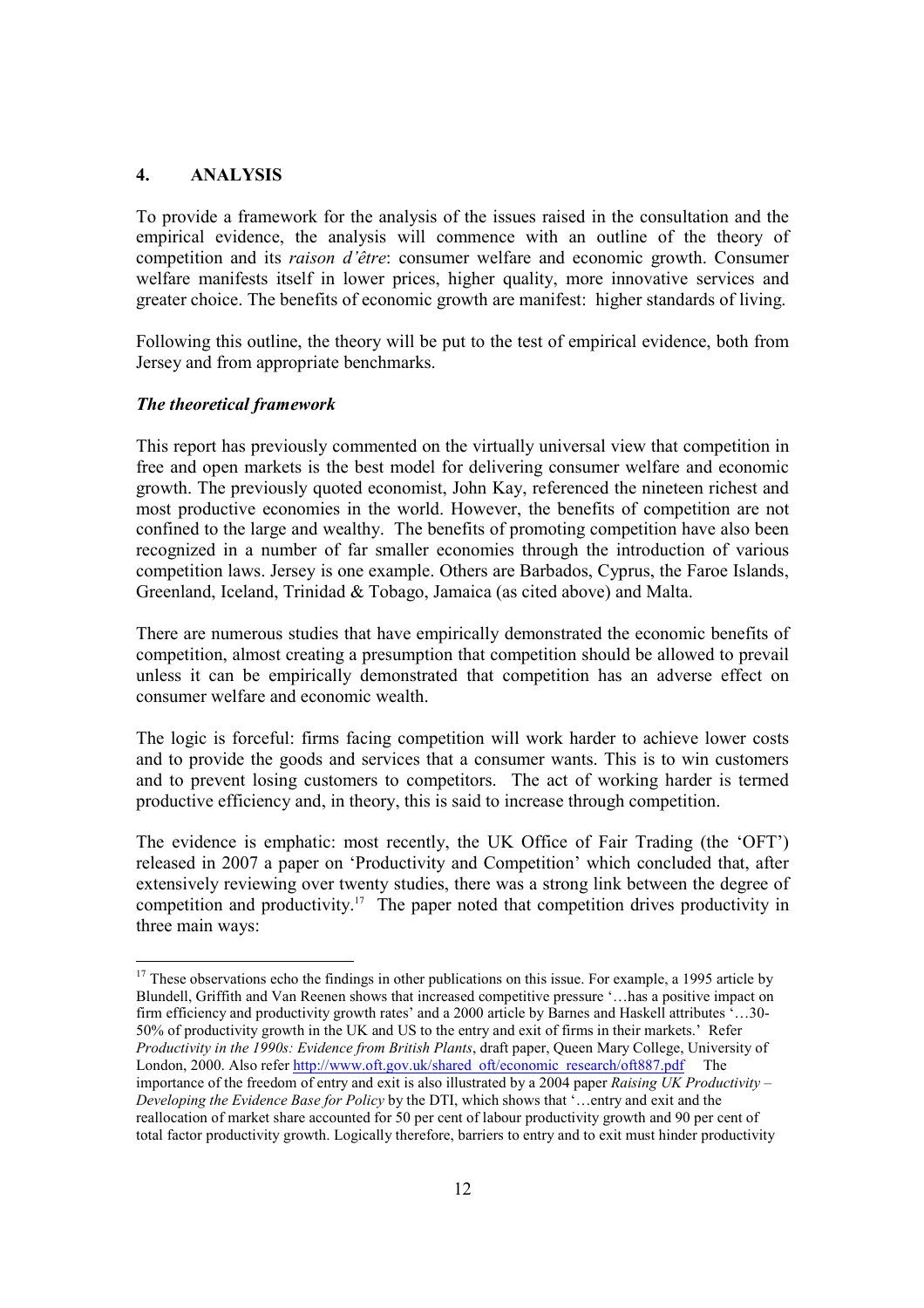- *'a within firm effect'* competition penalises poor management and so it tends to be less prevalent in competitive markets;
- *'a between firm effect'* competition replaces inefficient firms with efficient firms; and
- 'an innovation effect' competition can increase the rate of innovation in a market.

Most relevantly, the OFT paper provides evidence which indicates that barriers to entry into a market, whether regulatory or administrative, can have detrimental effects on productivity. While some of the studies tended to focus on evidence in relation to the manufacturing industries (largely because of data availability), it is considered that similar productivity contributions to consumer welfare and an economy would arise by opening up the retail sector to competition by removing 'institutional' barriers to entry.

# The evidence

Having summarized the theory, what is the evidence? Can consumer welfare be increased by allowing competitors into the Island? As mentioned, the Minister has asked that the JCRA base its advice on the most recent and relevant information available and that it should consider empirical evidence which may be relevant to circumstances in Jersey. In this regard, he mentioned that experience from other small economies may be particularly relevant.

#### (i) Isle of Man experience

The Isle of Man has many similarities to Jersey which can be summarized as follows:

- they are both small island economies which are Crown Dependencies of the UK;
- they have similar populations and a similar settlement pattern: The population of Jersey was 88,200 in 2005, of which 32.5 per cent reside in the capital, St Helier; whilst the population of the Isle of Man was 80,058 in 2006, of which 32.7 per cent reside in the capital, Douglas;<sup>18</sup> and

l growth, and so their presence and causes has begun to feature significantly in this literature review as accounting for differences in productivity growth within an industry'. The quote is taken from an article in 2000 by Disney, Haskel and Heden (2000). Refer http://www.berr.gov.uk/files/file14765.pdf

<sup>&</sup>lt;sup>18</sup> Digest of Economic & Social Statistics 2007, Economic Affairs Division, the Treasury, Isle of Man, p 14; and Jersey in Figures 2006, States of Jersey Statistics Unit, p v.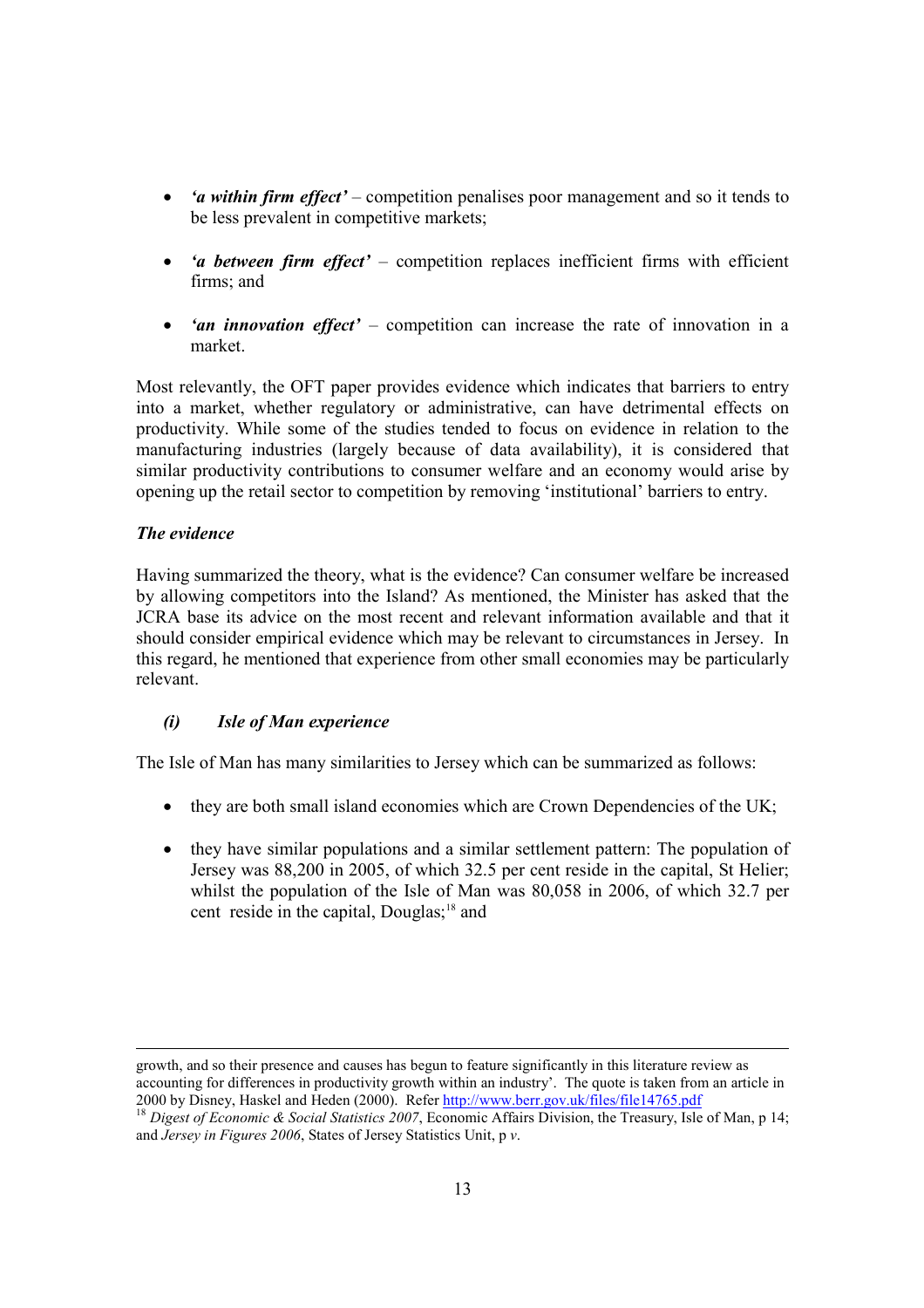• both islands are relatively affluent compared to the UK: average weekly earnings in 2006 were £540 in Jersey and £536 in the Isle of Man, which compares to £457 in the  $I$ IK $^{19}$ 

In light of the above, the JCRA considers the Isle of Man an appropriate benchmark for comparison to Jersey. In fact, considering that the Isle of Man:

- is geographically bigger than Jersey (572 sq km compared to 116 sq km); but
- has less people who are, overall, less affluent (GDP per capita £35,000 in Isle of Man compared to £57,000 in Jersey); $^{20}$  and
- evidence of comparable cost structure between the two islands (see below);

suggests that if three supermarket competitors are sustainable in the Isle of Man, this should be even more so, in economic terms, in Jersey.

Accordingly, with the assistance of the Office of Fair Trading in the Isle of Man, the JCRA visited the island in November 2007 and conducted market inquiries and interviews with a variety of industry participants. The findings from that visit are now outlined.

There are three supermarket chains operating in the Isle of Man: Shoprite, M&S and Tesco. Shoprite operates ten supermarkets in the Isle of Man with an average size of around 20,000 sq ft (the largest being 44,000 sq ft). It also operates three smaller grocery stores. M&S operates a High Street supermarket which, like in Jersey, tends to sell a subset of those groceries offered at the other supermarkets at a premium. But, unlike in Jersey (where the local M&S franchise is owned by Sandpiper, the operator and owner of another chain, Checkers), M&S in the Isle of Man is independent and not part of another chain. Tesco has one retail outlet in the Isle of Man, which is situated in Douglas and is 26,000 sq ft. The JCRA was advised that it plans to open a second outlet on the Isle of Man in the future.

As in Jersey, there are a number of smaller convenience stores in the Isle of Man. The main chain of 10 stores is operated by the Manx Co-op and is similar in operation to the Co-op in Jersey, being part of the same buying group. However, the average size of their stores (6,000 sq ft) is smaller than the supermarkets operated by the Co-op in Jersey. Apart from the Co-op, there are two other chains operated by Spar and C I Newsagents as well as a number of independent convenience stores. In addition, like Jersey the Isle of Man has a number of farm shops and specialty retailers.

The following parties were interviewed by the JCRA:

<sup>-</sup><sup>19</sup> Digest of Economic & Social Statistics 2007, Economic Affairs Division, the Treasury, Isle of Man; and Annual Survey of Hours and Earnings 2006, Office for National Statistics. http://www.statistics.gov.uk/cci/nugget.asp?id=285

<sup>&</sup>lt;sup>20</sup> All data from *CIA World Factbook* at https://www.cia.gov/library/publications/the-world-factbook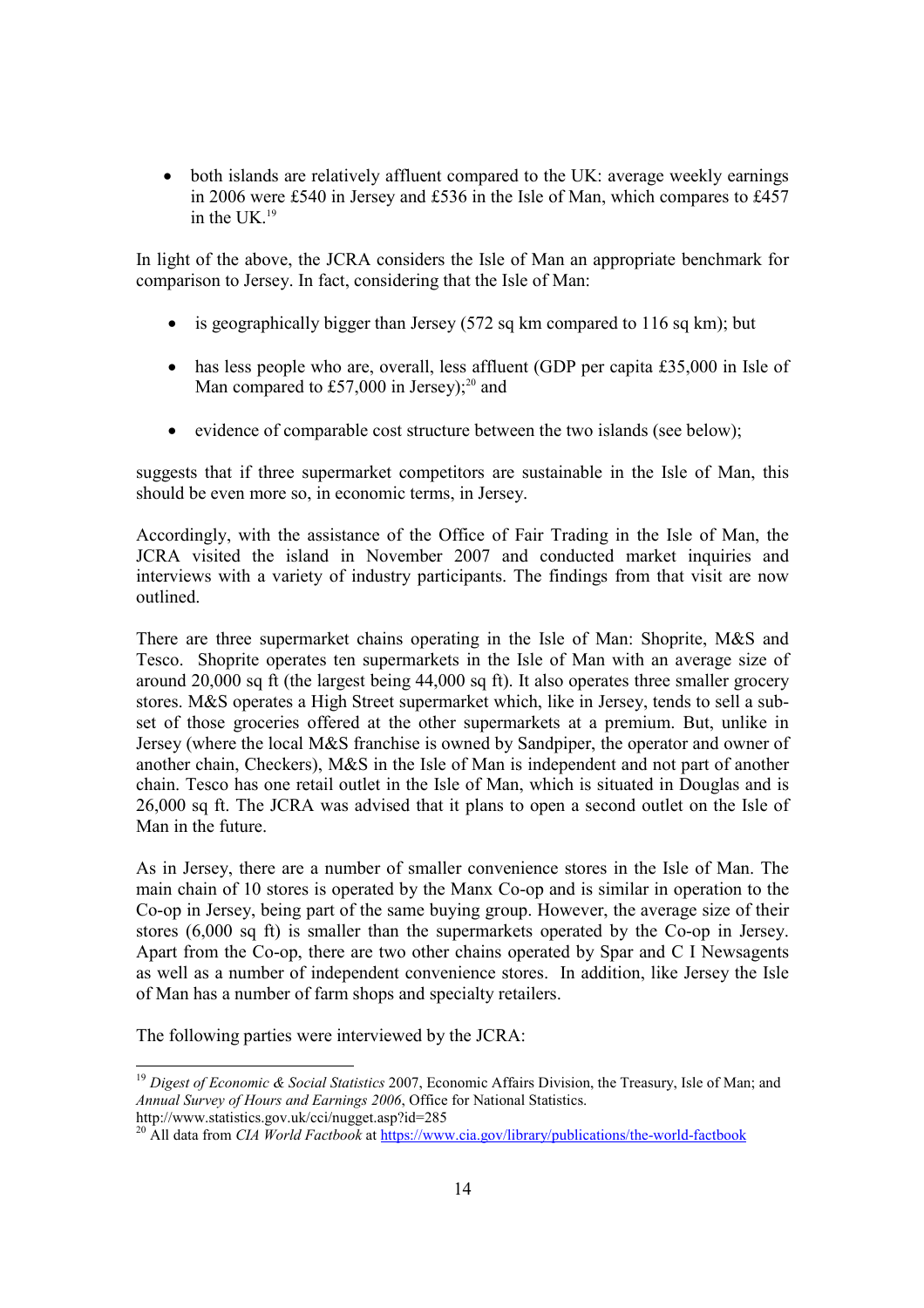| Contact                        | Organisation                    |  |
|--------------------------------|---------------------------------|--|
| Andrew Lees and Ian Taylor     | Tesco                           |  |
| Andy Thornton                  | Isle of Man Creameries          |  |
| Brian McShane                  | Manx Co-Op                      |  |
| Deryck Nicholson               | Shoprite PLC                    |  |
| Mel Warrender                  | C I Newsagents, Isle of Man     |  |
| Steven Bradley, John Horsthuis |                                 |  |
| and Peter Horsthuis            | Isle of Man Chamber of Commerce |  |
| Tony Lyth                      | Colbourn Ltd                    |  |
| Vance King                     | Isle of Man Fatstock            |  |

Following these interviews, the JCRA came to the general view that the entry of Tesco was beneficial to the Isle of Man consumer. As discussed below, prices have tended to be lower since its entry and a number of parties made the comment that their entry has forced the other two to 'lift their game' with better shops and facilities.

A notable feature of the Isle of Man which is considered of particular relevance is the emphasis by the three chains on 'buy-local', including Tesco. Indeed, Shoprite has adopted 'buy-local' as its advertising motto.

The JCRA interviewed several local producers in the Isle of Man and questioned the impact on their sales since the entrance of Tesco in 2000. The response was positive. The JCRA was informed that Tesco has a policy of sourcing local produce and, hence, their sales have not declined. The JCRA were told that Tesco purchases bread, dairy products and meat products from local producers in the Isle of Man. There are no restrictions on milk imports into the Isle of Man, however, for local milk there is a set retail price of 50p per pint. Tesco therefore has the option to import and sell below 50p, however, it does not and purchases locally. Although this is not applicable to Jersey given the import restriction on milk, it is useful as it provides evidence supporting Tesco's commitment to purchase locally.

Further, the Isle of Man Creameries told the JCRA that Tesco's entry has resulted in the Creameries becoming more innovative and they have been encouraging farmers to produce a more diversified range, for example the introduction of organic products.

Tesco has confirmed this and have told the JCRA that they source a significant number of products from suppliers in the Isle of Man for sale in Tesco Isle of Man. The JCRA has been told that these include Dr Okells Beer, Laxey's Flour, Ramsey's Bakery, Fairybridge Tea and a full range of fresh produce.<sup>21</sup>

Buying locally is an active competitive strategy engaged in by all three on the basis that they will lose customers if they do not satisfy local preferences. Buying local also extends to supporting local groups such as sporting clubs and charities. Interviews with representatives from the local meat and milk suppliers confirmed the benefits to them from this 'buy-local' campaign of the supermarkets. This evidence from the Isle of Man

 $21$  Email from Tesco to JCRA, 8 February 2008.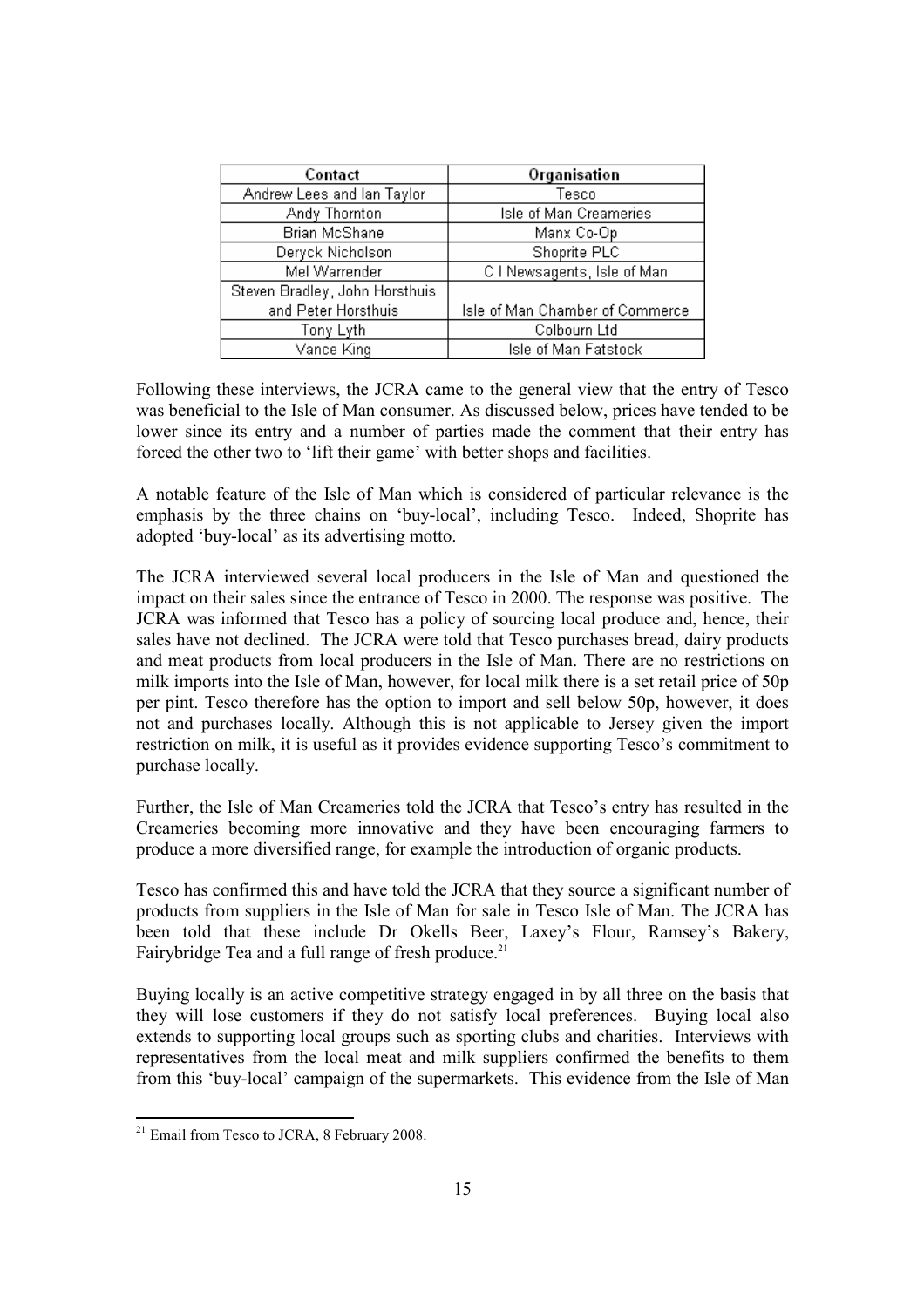is consistent with a recent international study, discussed below, that businesses operating in more than one jurisdiction need to take into account local preferences.

In their submission, the Chamber believes on the basis of anecdotal evidence that, since Tesco entered the Isle of Man Shoprite has traded at a loss and its future is based on shareholder generosity rather than it being a successful commercial enterprise.<sup>22</sup>

This position, however, is not supported by evidence from Shoprite's annual reports for the years 2002-2006 and its half-year report for  $2007<sup>23</sup>$  These reports show that for the period starting in 2002 and ending in July 2007, Shoprite reported an operating profit from its retail operations in five of the six years reported (the only exception being 2005, when it reported an operating loss). Throughout this time, Shoprite faced competition from supermarkets operated by Tesco (which entered the Isle of Man in 2000) and M&S (and from other smaller grocery retailers such as Manx Co-op). It is also important to note that Shoprite expanded its operations considerably during this time period. This included the agreement with Wm Morrison Supermarkets PLC to purchase the leasehold interest of the Safeway store in Douglas in 2005. The deal was financed though bank facilities<sup>24</sup> which markedly increased the level of net interest repayments Shoprite had to make in subsequent years. While this expansion and the resultant increase in debt and interest payments may have adversely affected Shoprite's overall accounts, it still is reporting operating profits earned from its retail activities. Thus, in summary, Shoprite's published financial reports indicate that it maintained profitable retail operations and indeed invested to expand its business in the Isle of Man, while at the same time facing vigorous competition from the Tesco and M&S supermarkets and others.

Shoprite's continuing viability has not come easily – as one would expect in a competitive environment. Indeed, statements made by Shoprite personnel when interviewed by the JCRA, and from its 2006 Annual Report, show that competition has made Shoprite improve its own customer offering to compete on service, quality and price:

For a number of years, Isle of Man consumers have benefited from a highly competitive grocery market and it is anticipated that this position will continue. The Directors have therefore placed a high priority on the continued development and upgrading of our retail infrastructure, and as a result, we believe that Shoprite is well placed to continue to deliver value to the Isle of Man consumer within a quality retail environment.  $25$ 

It is interesting to note that Tesco in its submission to the JCRA's consultation provided evidence that total occupied retail units in Douglas grew by 13 per cent between 2000

 $22$  Chamber submission, p 11.

 $23$  Shoprite's annual reports are available on its website  $\frac{www.manzshoprite.com}{...}$ 

<sup>&</sup>lt;sup>24</sup> Shoprite Group P.L.C. Annual Report and Accounts 2004, http://www.manxshoprite.com/Accounts2004.pdf p. 3.

 $^{25}$  Shoprite Group P.L.C. Annual Report and Accounts 2006, http://www.manxshoprite.com/Accounts2006.pdf p. 3.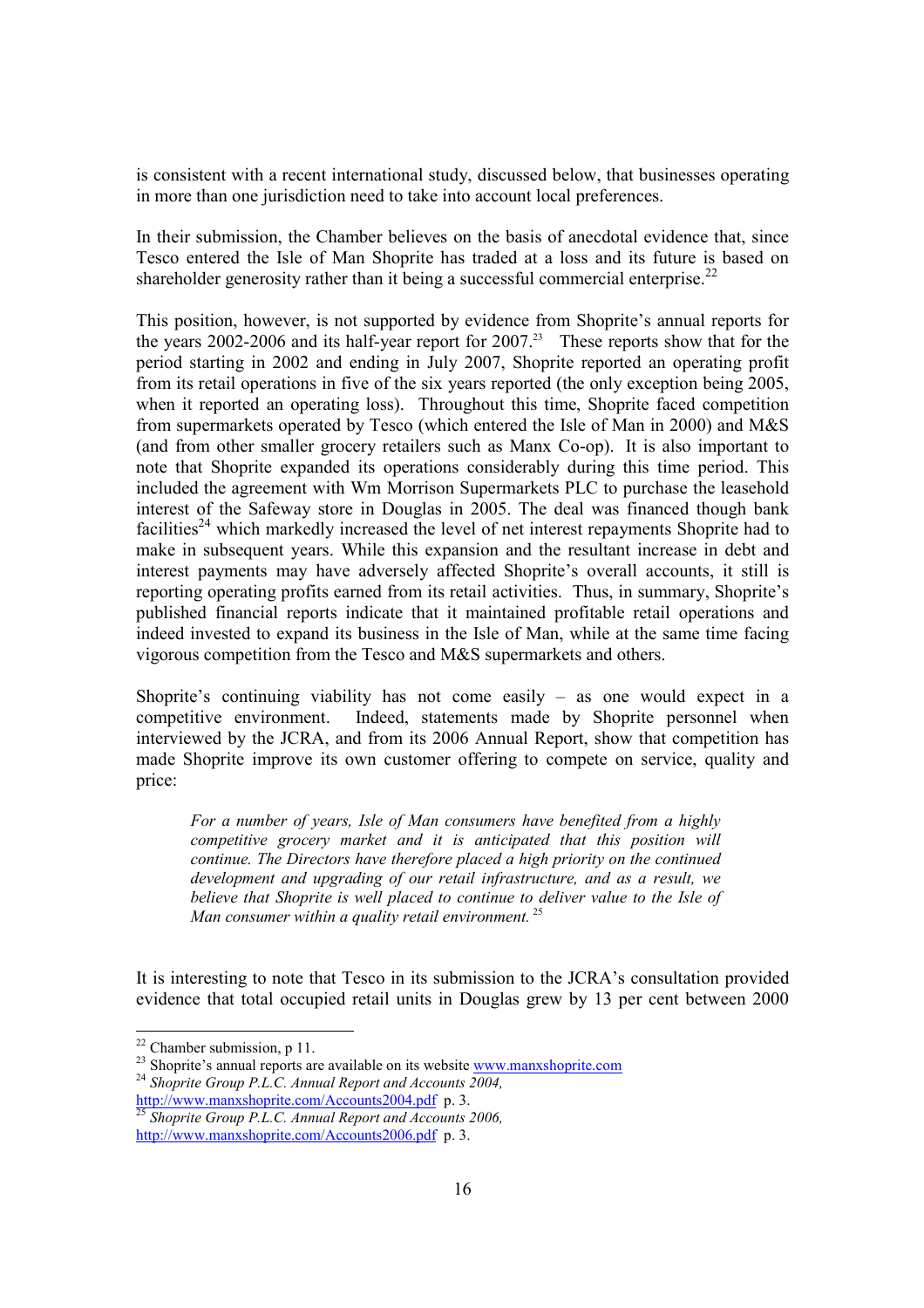and 2005. This evidence is not indicative of retailers exiting the market in response to the entry by Tesco.

### (ii) Update of price comparisons

In 2005, the JCRA compared food prices in Jersey and the UK.<sup>26</sup> In its comparison, the JCRA found that prices in Jersey were more expensive than in the UK, with some products being significantly higher priced.

In its report, the JCRA concluded that the price differential was attributable to several factors:

- the higher cost of doing business in Jersey, particularly the cost of labour and transport;
- inefficiency and diseconomies of scale in Jersey, particularly in the farm sector;
- high market concentration; and
- possibly different consumer purchasing habits.

The 2005 food study included comparisons with the Isle of Man in view of several similarities it had with Jersey. In this respect, it concluded that Isle of Man prices were generally less expensive. In particular, prices in June 2004 and June 2005 were compared. In June 2004, 12 out of the 17 groceries in the basket were less expensive in the Isle of Man. In 2005, 10 out of the 17 were less expensive.

The study also concluded that, for most groceries, Isle of Man prices fell between those in the UK (the least expensive) and Jersey (the most expensive). The JCRA commented that the less concentrated market in the Isle of Man may be a contributing factor to it having cheaper prices than Jersey:

The retail food sector in the Isle of Man is less concentrated than in Jersey, traditionally having four supermarket operators (Manx Co-operative, Safeway, Tesco and Shoprite) and today having three, as a result of Shoprite's recent acquisition of the local Safeway. In contrast, Jersey traditionally has had three supermarket operators, and now only has two. The Isle of Man's reduced level of retail concentration may be a contributing factor to it having lower food prices generally than Jersey.<sup>27</sup>

For the purposes of the current advice to the Minister, the JCRA has updated the 2005 price comparisons. The same basket of groceries was used, and the outcome is shown in Table 1 below.

 $26$  Comparison of Food Prices in Jersey and the United Kingdom, JCRA response to request for advice under Article 6(4), 11 October 2005.

 $27$  ibid., p 15.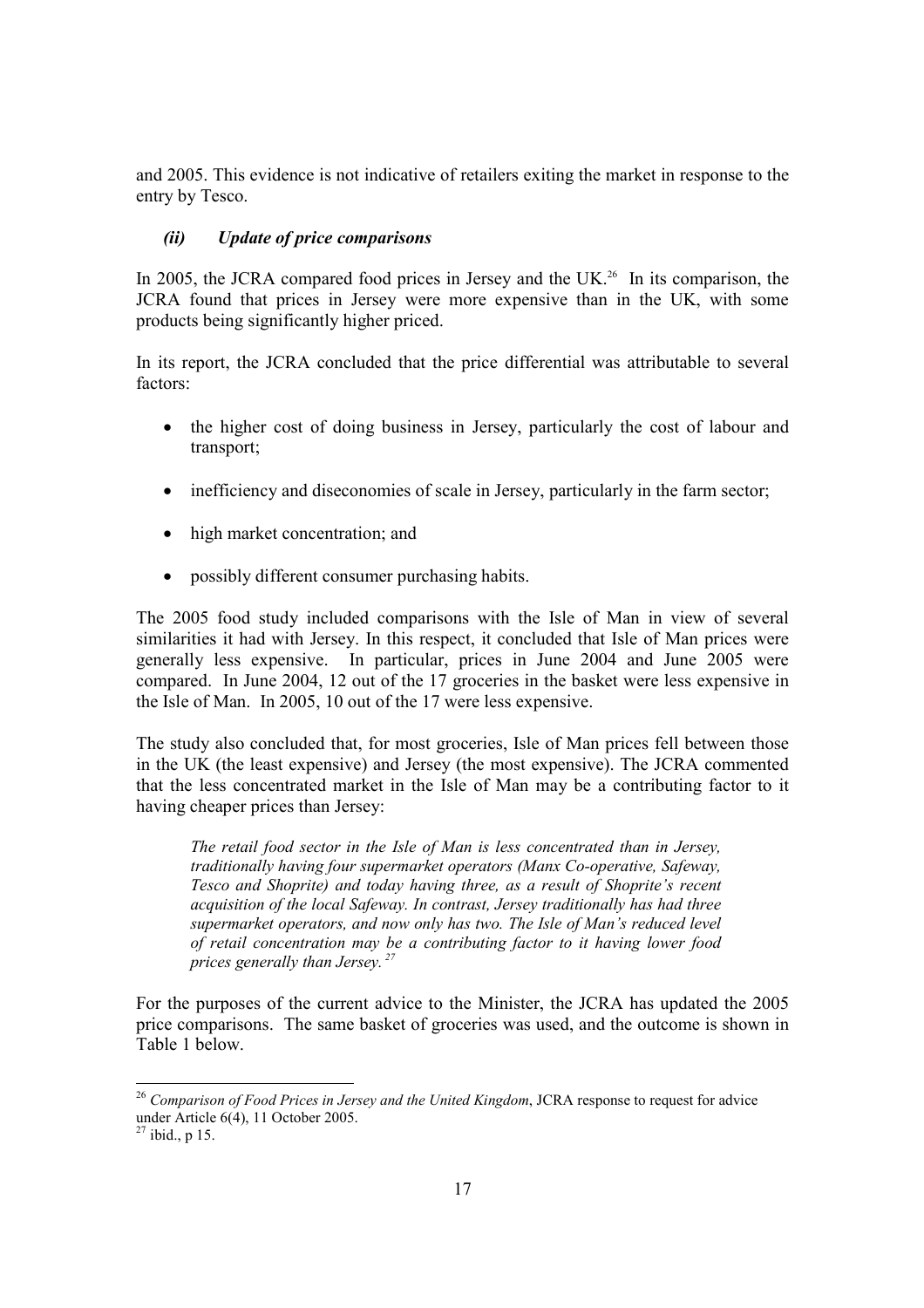| Table 1: Prices in Jersey <sup>28</sup> and the Isle of Man <sup>29</sup> |
|---------------------------------------------------------------------------|
| for                                                                       |
| June 2004, June/July 2005 $^{30}$ & June/November 2007 $^{31}$            |

| Product                     | Quantity         | 2004   |            | 2005   |            | 2007   |            |
|-----------------------------|------------------|--------|------------|--------|------------|--------|------------|
|                             |                  | Jersey | <b>IoM</b> | Jersey | <b>IoM</b> | Jersey | <b>IoM</b> |
| White loaf                  |                  |        |            |        |            |        |            |
| bread sliced                |                  |        |            |        |            |        |            |
| 800g                        | 800g             | 1.14   | 1.01       | 1.09   | 1.07       | 1.03   | 1.26       |
| Brown loaf                  |                  |        |            |        |            |        |            |
| sliced 800g                 | 800g             | 0.9    | 1.07       | 0.87   | 1.12       | 1.37   | 1.36       |
| Tea Bags                    | 250g             | 1.76   | 1.66       | 1.81   | 1.44       | 1.71   | 1.55       |
| Coffee -                    |                  |        |            |        |            |        |            |
| Instant                     | 100 <sub>g</sub> | 1.89   | 1.86       | 2      | 1.93       | 2.72   | 2.29       |
| Potatoes old                |                  |        |            |        |            |        |            |
| loose                       | 1kg              | 0.6    | 0.37       | 0.62   | 0.71       | 0.88   | 0.63       |
| Tomatoes                    | 1kg              | 1.29   | 1.2        | 1.55   | 1.01       | 1.67   | 1.23       |
| Onions                      | 1 <sub>kg</sub>  | 0.76   | 1.34       | 0.71   | 0.83       | 1.07   | 1.21       |
| Apples -                    |                  |        |            |        |            |        |            |
| cooking                     | 1kg              | 1.69   | 1.63       | 1.38   | 1.3        | 1.42   | 1.53       |
| Oranges                     | Each             | 0.3    | 0.3        | 0.29   | 0.33       | 0.33   | 0.29       |
| Bananas                     | 1kg              | 1.17   | 1.07       | 1.36   | 0.99       | 1.21   | 1.02       |
| Topside                     | 1kg              | 7.83   | 7.8        | 6.81   | 7.09       | 7.34   | 7.09       |
| Lamb loin with              |                  |        |            |        |            |        |            |
| bone                        | 1kg              | 11.2   | 12.64      | 12.13  | 12.76      | 11.09  | 12.49      |
| Pork loin with              |                  |        |            |        |            |        |            |
| bone                        | 1kg              | 6.32   | 5.8        | 6.24   | 7.2        | 5.58   | 5.9        |
| Fresh or                    |                  |        |            |        |            |        |            |
| chilled                     |                  |        |            |        |            |        |            |
| chicken                     | 1kg              | 2.47   | 3.39       | 2.62   | 1.38       | 2.83   | 2.52       |
| Milk full fat <sup>32</sup> | 1 pint           | 0.56   | 0.47       | 0.55   | 0.5        | 0.54   | 0.5        |
| <b>Butter</b>               |                  |        |            |        |            |        |            |
| imported                    | 250g             | 1.04   | 1          | 1.03   | 0.94       | 1.03   | 1.06       |
| Cheddar                     |                  |        |            |        |            |        |            |
| cheese                      | 1kg              | 5.91   | 3.59       | 5.69   | 5.43       | 6.56   | 4.55       |

Again, prices in Jersey are generally more expensive than in the Isle of Man. Eleven out of the 17 groceries are still more expensive in Jersey when compared to the Isle of Man – a similar result as when the comparison was conducted using June 2004 prices. The total

 $^{28}$  Comparison of consumer prices in Jersey and the UK: June 2004, States of Jersey Statistics Unit; Comparison of consumer prices in Jersey and the UK: June 2005, States of Jersey Statistics Unit; and Comparison of consumer prices in Jersey and the UK: June 2007, States of Jersey Statistics Unit.

 $^{29}$  Isle of Man General Index of Retail Price 16 June 2004, the Treasury, Isle of Man; Isle of Man General Index of Retail Price 19 July 2005, the Treasury, Isle of Man; and Isle of Man General Index of Retail Price 14 November 2007, the Treasury, Isle of Man.

 $30$  Data for Jersey is from June 2005. The June 2005 report was not available from the Isle of Man, therefore prices from the report dated 19 July 2005 have been included.

<sup>&</sup>lt;sup>31</sup> Data for Jersey is from June 2007. Data for the Isle of Man is based on the prices as of 14 November 2007.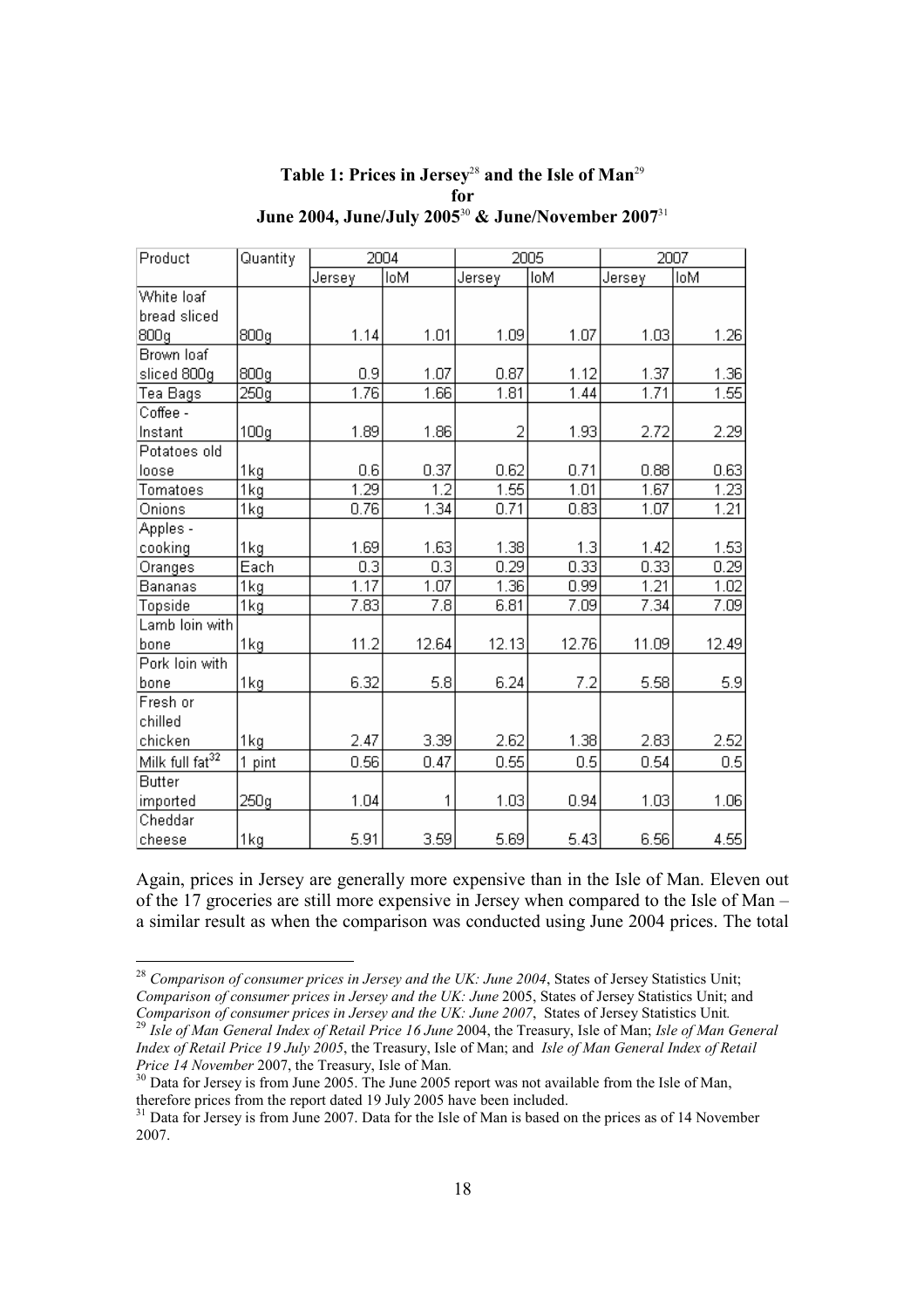prices of the respective baskets indicate that the Jersey basket is  $£1.90$  more expensive than the Isle of Man.

This update demonstrates that for at least three years, the majority of prices for this basket of goods were less expensive in the Isle of Man than in Jersey. Further, Tesco conducted their own price comparison between Tesco Isle of Man and the average price of certain products in Jersey. The results are presented in Table 2 below.

| Product                   | Jersey<br>(pence) | Tesco Isle of<br>Man (pence) | % Tesco<br>cheaper |
|---------------------------|-------------------|------------------------------|--------------------|
| Beef mince (kg)           | 508               | 398                          | 22%                |
| Lamb shoulder (kg)        | 558               | 540                          | 3%                 |
| Back bacon (kg)           | 878               | 494                          | 44%                |
| New potatoes (kg)         | 134               | 77                           | 43%                |
| Tomatoes (kg)             | 167               | $173*$                       | $-4%$              |
| Carrots (kg)              | 94                | 72                           | 23%                |
| Bananas (kg)              | 121               | 68                           | 44%                |
| Butter (250g)             | 104               | 74                           | 29%                |
| Sliced white bread (800g) | 103               | 56                           | 46%                |
| Eggs (12, size 4)         | 220               | 182                          | 17%                |

#### Table 2: A price comparison of certain products comparing Tesco Isle of Man prices with the average price in Jersey for the same products in June 2007 <sup>33</sup>

It is apparent from Table 2 that, if Tesco were to apply the same price list in Jersey, the majority of products included in this list would be less expensive.

These data are consistent with the findings of the JCRA's 2005 food study – that increasing competition in the supermarket retail sector in Jersey may lead to reduced prices, on average, for food, although for the reasons stated in the 2005 food study we would not expect prices to be reduced to UK levels.

As to the reasons why prices tend to be higher in Jersey than in either the UK or the Isle of Man, the JCRA's 2005 food study identified freight and labour as two main factors that likely result in higher average food prices in Jersey compared to the UK.<sup>34</sup> Given the importance of these factors, we have analysed them for Jersey compared to the Isle of Man, to see if the generally lower food prices in the Isle of Man can be attributed to lower freight or labour costs. As detailed below, the evidence we have reviewed suggests this is not the case.

 $32$  Milk prices in the Isle of Man are controlled by a government pricing order.

<sup>&</sup>lt;sup>33</sup> Comparison of consumer prices in Jersey and the UK: June 2007, Statistics Unit; and Tesco Price Data Week 15 2007 (assumes that 6 tomatoes weigh 400 grams).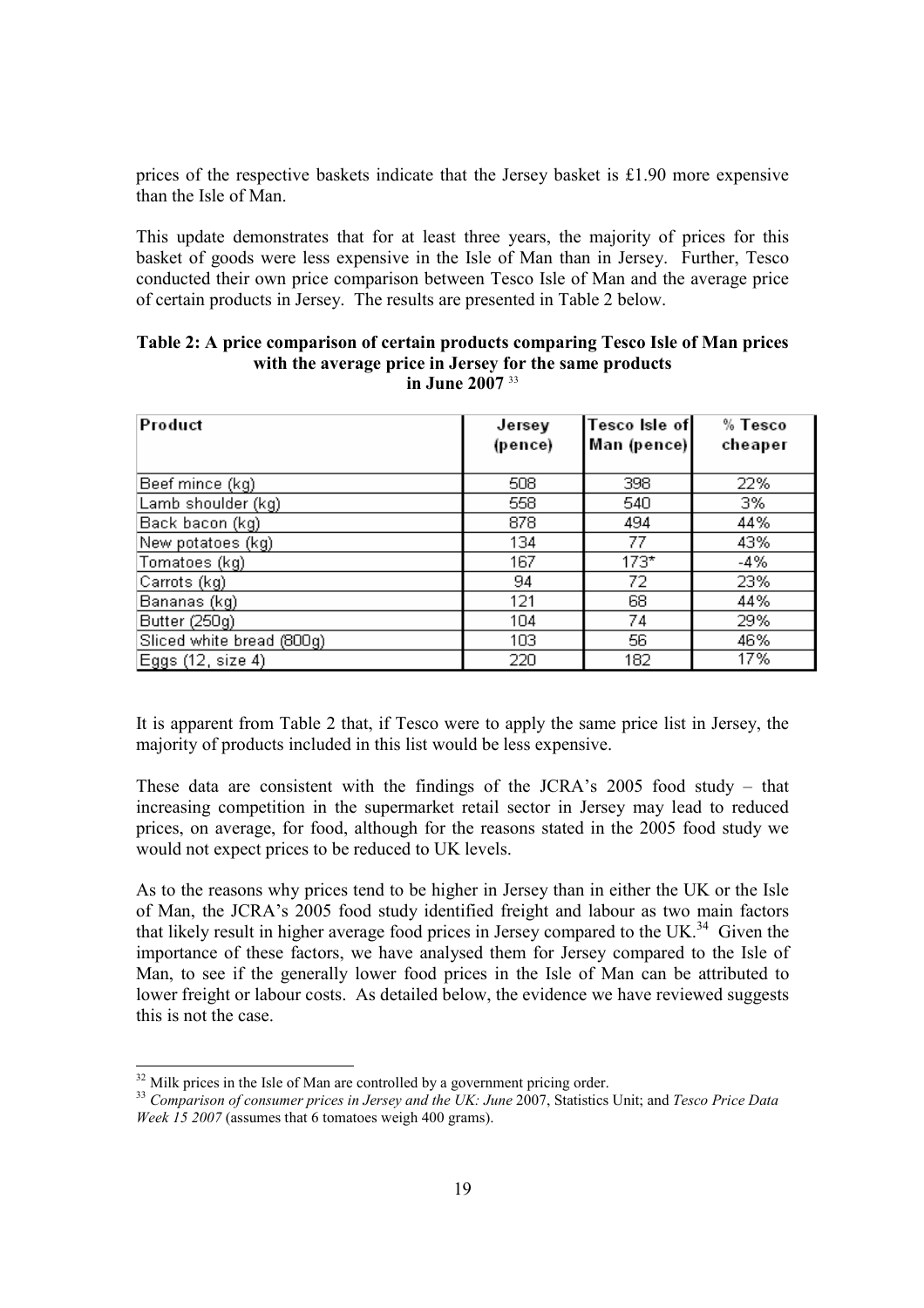However, before turning to freight and labour costs, the JCRA notes the claim that land costs in the Isle of Man are not as high as in Jersey.<sup>35</sup> The issue of relative land prices was raised in the 2005 food study, in which the JCRA concluded that, when all factors are considered, such as lower property rates in Jersey compared to the UK, overall property costs in Jersey are unlikely to be radically out of line with the UK.<sup>36</sup> Given the lack of evidence presented during the course of the current inquiry that overall property costs (of which there are many aspects such as land costs, building costs, property rates, etc) are appreciably lower in the Isle of Man than in Jersey, the JCRA has no basis to conclude that land costs are a significant contributing factor to retail price differentials between Jersey and the Isle of Man.

#### (iii) Freight and labour costs

An issue that arose during the consultation period was the claimed higher cost structure in Jersey that could lead to higher food prices compared to other jurisdictions. In particular, it was suggested that freight and labour costs are higher in Jersey.

In relation to freight costs, the Chamber claims that freight costs create an extra cost in the region of 5-12 per cent for Jersey retailers.<sup>37</sup> [CONFIDENTIAL REDACTED].

These percentages were supported by the JCRA's food study in 2005 which concluded that transport costs lead to increased costs of around 5-8 per cent. 38 The JCRA did note, however, that transport costs are not uniform across all food products and that transport costs will be higher for perishable items with a short shelf-life.

However, in the current inquiry, the JCRA was caused to revise its conclusion of generally higher freight costs in Jersey on the basis of new information given to it by the Co-op. The Co-op advised that, as they are part of the Co-op buying group in the UK, the majority of freight costs for ambient produce are paid for by their suppliers. Further, the Co-op advised that ambient produce constitutes 40 per cent of their total purchases.

In light of this new information, the JCRA collected data regarding freight costs from supermarket retailers in both Jersey and the Isle of Man. The results are presented in Table 3 below, which suggests that freight costs for Co-op in Jersey are often less than those for retailers in the Isle of Man.

<sup>&</sup>lt;sup>35</sup> Chamber submission, op. cit., p 11.

 $36$  Comparison of Food Prices in Jersey and the United Kingdom, op.cit., pp 8-9.

<sup>&</sup>lt;sup>37</sup> Freight costs to Jersey, Mike Rogers, The Jersey Chamber of Commerce and Industry Incorporated: Chamber on-line, January 2008

 $38$  Comparison of Food Prices in Jersey and the United Kingdom, op.cit., p 7.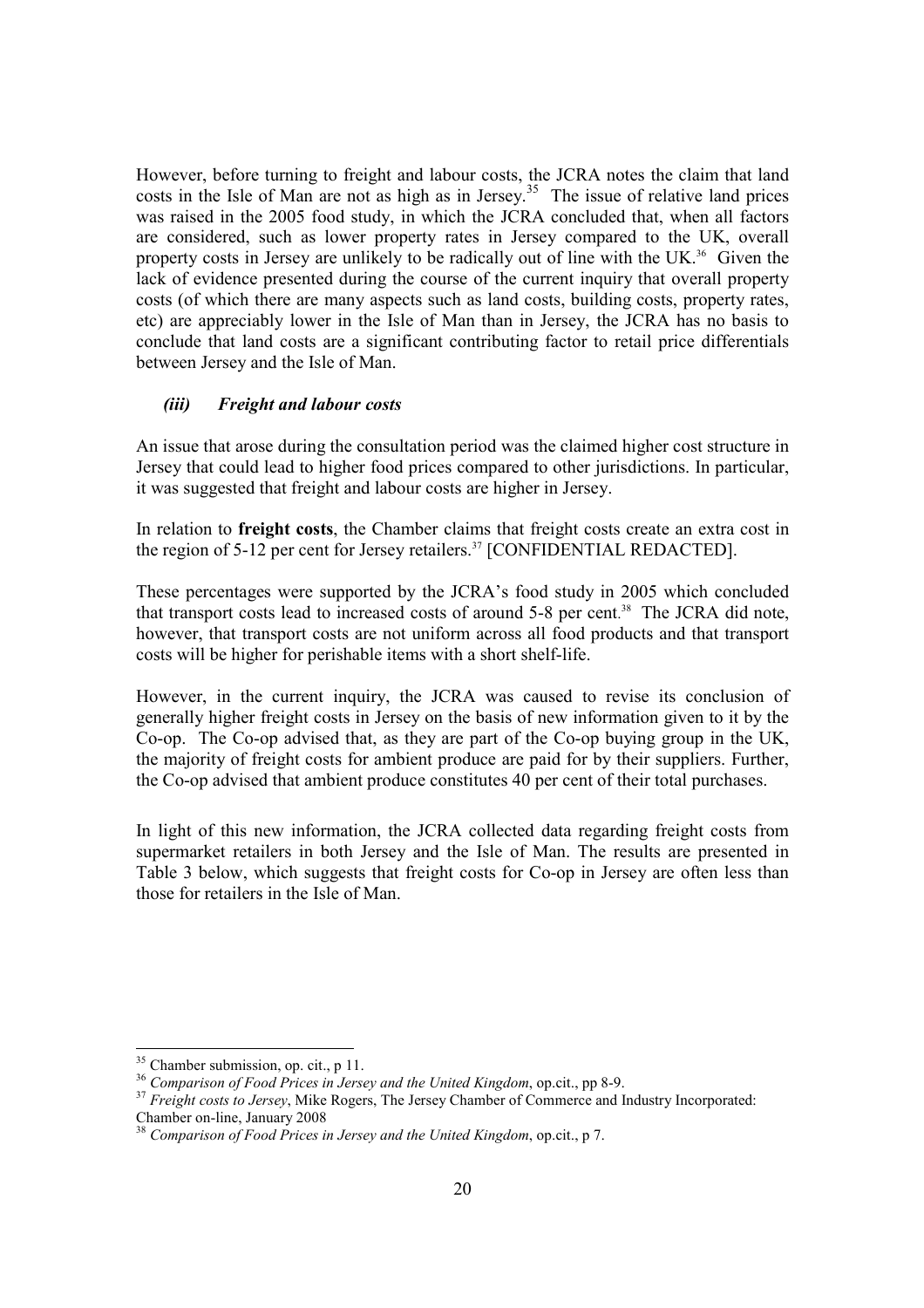|                           | Freight cost per pallet |                                          |                                          |  |
|---------------------------|-------------------------|------------------------------------------|------------------------------------------|--|
|                           | <b>Jersey</b>           | <b>Isle of Man</b>                       |                                          |  |
|                           | Coop                    | <b>Shoprite</b>                          | Tesco                                    |  |
| <b>Frozen</b>             | 87.72                   | <b>[CONFIDENTIAL</b><br>REDACTED]        | <b>[CONFIDENTIAL</b><br><b>REDACTEDI</b> |  |
| <b>Chilled Fresh Meat</b> | 66.56                   | <b>[CONFIDENTIAL</b><br><b>REDACTED]</b> | <b>[CONFIDENTIAL</b><br><b>REDACTED]</b> |  |
| <b>Ambient</b>            | 60.32                   | <b>[CONFIDENTIAL</b><br>REDACTED]        | <b>[CONFIDENTIAL</b><br><b>REDACTEDI</b> |  |

#### Table 3: Freight costs per pallet for supermarket retailers in Jersey and the Isle of Man

In relation to labour costs, the information supplied by the two supermarket chains in Jersey during the course of this inquiry indicates that rates of pay in the retail sector are higher in Jersey than in the UK. [CONFIDENTIAL REDACTED] This information is supported by the Co-op, which advised that the wage rate for a shop assistant working for Asda in the UK ranges between £5.69 and £6.69 per hour. The average is £5.39 per hour for a Co-op employee in the UK.

However, in the Isle of Man, the hourly rate for a general shop assistant at Tesco is between £5.94 and £7.26. Thus, while higher wages in Jersey may be a contributing factor to higher grocery store prices compared to the UK, the same may not necessarily be the case when comparing Jersey to the Isle of Man.

The JCRA notes comments by the Chamber in its Submission that the introduction of a new supermarket competitor would exacerbate the problem of high labour costs arising from a controlled labour market in Jersey.<sup>39</sup> While the focus of this report is not on conditions in Jersey's labour market, the JCRA does observe that claims about the scarcity of labour and high labour costs have not prohibited an incumbent, Sandpiper through its M&S franchise, from recently opening two new Simply Food outlets in Jersey within the past six months (as described on page 4 of this report). Thus, if Jersey's labour market is flexible enough to accommodate significant expansion by existing retailers in Jersey, the JCRA sees little reason why conditions would be different for new entrants.

# (iv) Consumer choice and product range

As mentioned, consumer welfare is enhanced by a number of factors. This includes choice. Consumers have varied tastes and, therefore, varied supply is needed to cater for different consumer wants. In an article entitled, Using the "consumer choice" approach to Antitrust Law, it is stated that

<sup>-</sup> $39$  Chamber submission, op. cit., 7 January 2008, p 9.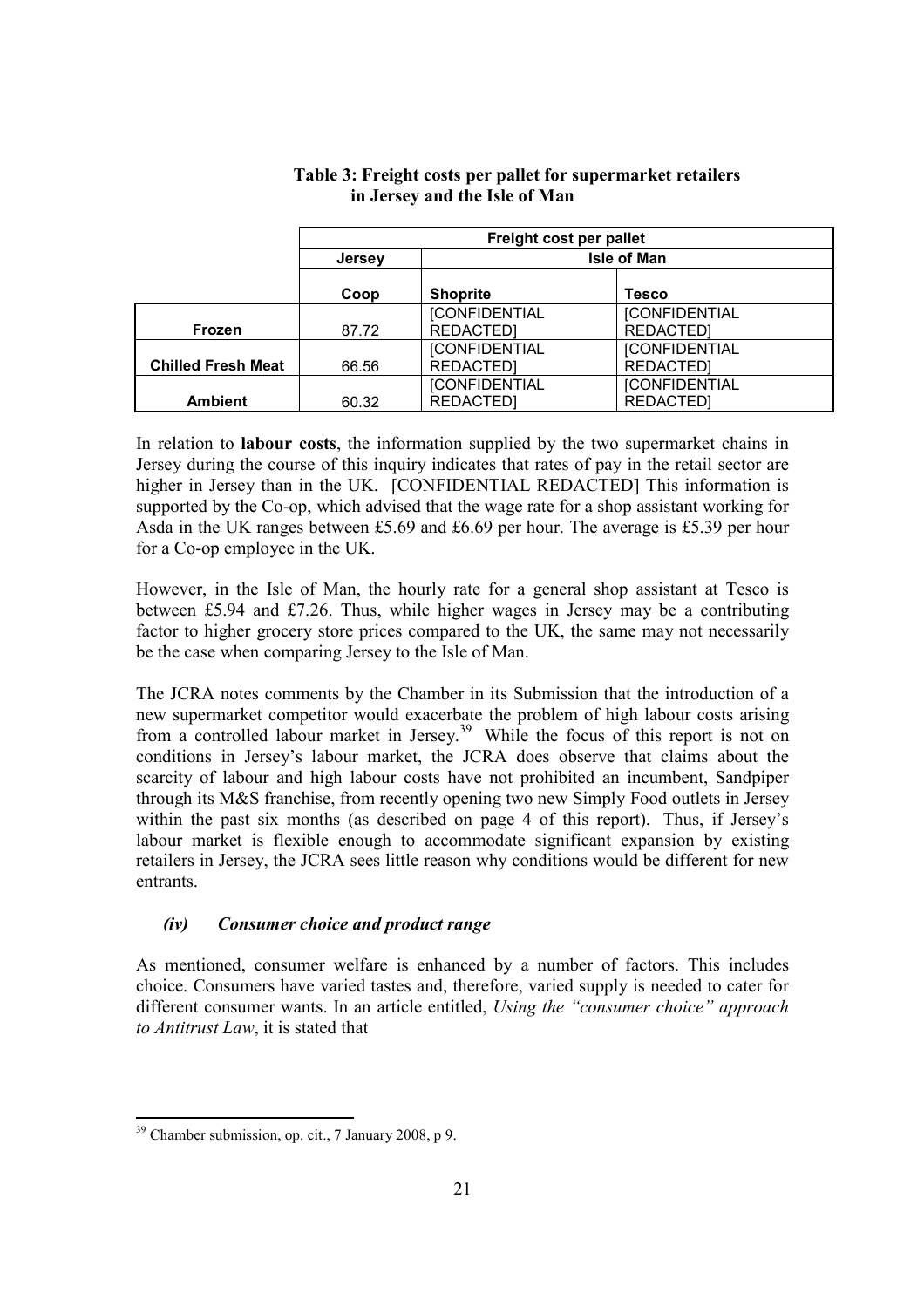Consumers are able to satisfy their desires more closely to the extent the market contains different types, prices, locations, and qualities of products and services.<sup>40</sup>

However, there is evidence to suggest that beyond a certain level of choice, there is diminishing returns as consumers find it too confusing to choose among the various options. For each industry, there will be an optimal level of consumer choice.

The UK's Competition Commission (the 'Commission') suggested that consumer choice in food retailing is adequately safeguarded when three or more supermarkets compete in a particular locality.<sup>41</sup> Given that the finding was based on local areas in the UK and not nationally, and that Jersey would be comparable to many 'local areas' in the UK, it is considered appropriate to conclude in relation to Jersey that three supermarkets would be optimal from a consumer choice perspective.

Furthermore, the Commission has more recently concluded that in many localities with only two supermarkets:

…consumers may be adversely affected by the fact that the market is highly concentrated rather than more competitive.<sup>42</sup> They suggest that:

…in those markets where competition is weak, a grocery retailer can degrade components of the retail offer, such as product range and quality, on a storespecific basis. $43$ 

Not only will a third supermarket in Jersey increase consumer choice in terms of the number of supermarkets, it may also increase the range of products that is on offer. For example, Tesco offers a wide choice of "value" and "premium" products for a large proportion of their goods.

#### (v) Groceries study by UK Competition Commission

The Commission in a report released towards the end of last year could not find evidence of an adverse impact on competition or on the ability of other retailers ability to expand by the presence of Tesco in a market:

In relation to the strong market position of Tesco, we have considered various aspects of its operations and their likely impact on competition in grocery retailing. In our view, there would obviously be cause for concern if one retailer were able to achieve and exploit market power. We are not convinced

<sup>&</sup>lt;sup>40</sup> Using the "consumer choice" approach to Antitrust Law, Neil W Averitt and Robert H Lande, Antitrust Law Journal, Volume 74, p 192.

 $41$  Supermarkets: a report on the supply of groceries from multiple stores in the United Kingdom, Competition Commission, 2000, p 26.

 $^{42}$  The Supply of Groceries in the UK market investigation, provisional findings report, Competition Commission, 31 October 2007, p 133.

 $43$  ibid., p 9.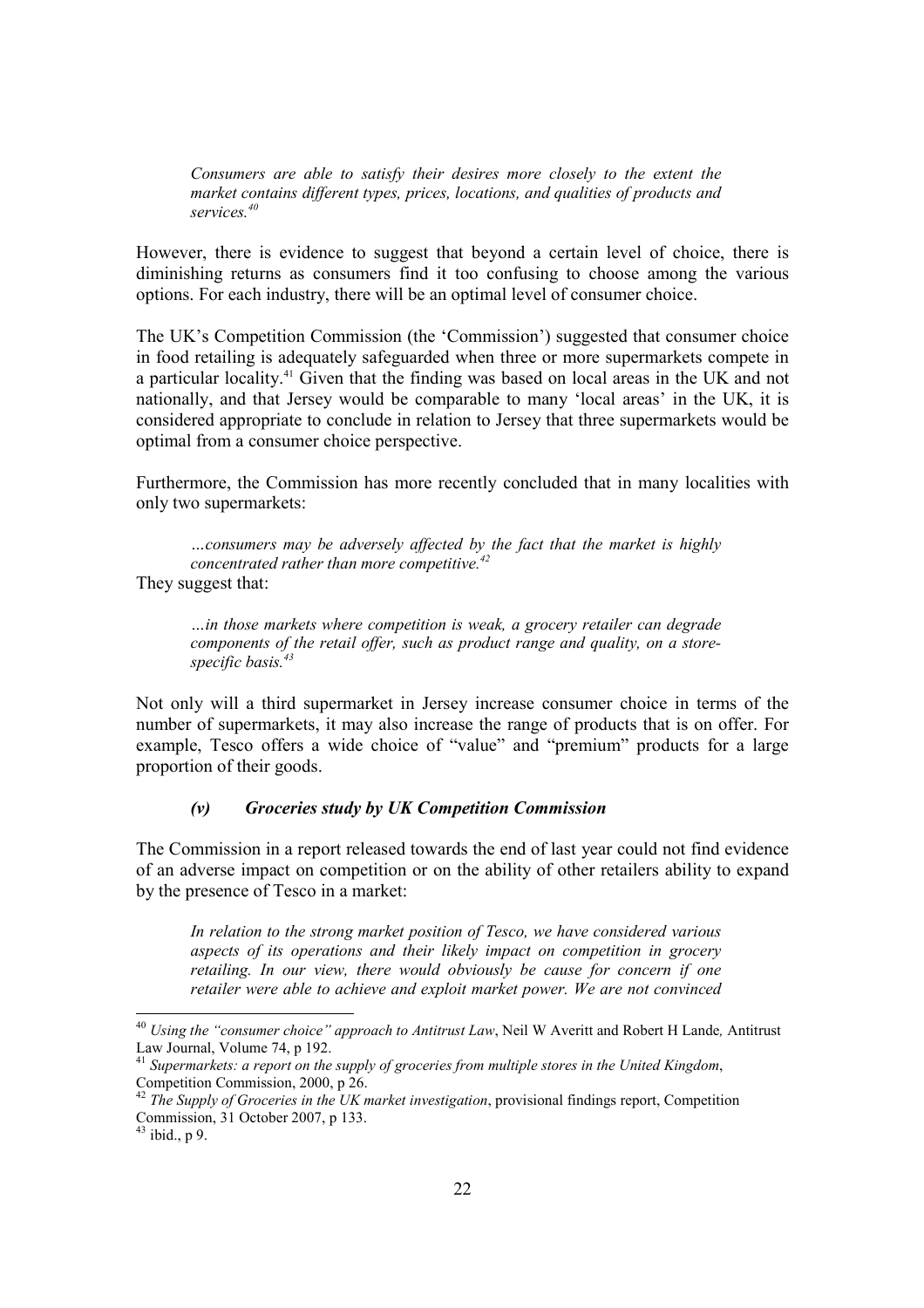that Tesco is in that position. The concerns we have regarding local competition are concerns that apply, in different degrees, to other grocery retailers and are not specific to Tesco. We continue to see expansion by grocery retailers other than Tesco, and do not see Tesco's purchasing cost advantage, share of national grocery sales or expansion into convenience store retailing acting as a barrier to expansion by other grocery retailers. $^{44}$ 

The Commission report also considered the effect of grocery retailing on the upstream supply chain, particularly on the suppliers of fresh produce, and found that grocery retailers are working alongside their suppliers to improve upstream efficiency:

In relation to the groceries supply chain, the grocery retailers and their suppliers have worked to achieve an efficient supply chain that delivers low prices for consumers, and in recent years has achieved high rates of product  $\sum_{i=1}^{\infty}$ innovation<sup>45</sup>

These findings by the Commission in the UK are consistent with the evidence the JCRA observed in relation to Tesco in the Isle of Man. Moreover, to the extent alleged abuses of dominance may occur in the supply chain, these would be subject to potential enforcement under the provisions of the Competition (Jersey) Law 2005.

#### (vi) 'Buy-local' strategies

In a recently published book, Redefining Global Strategy: Crossing Borders in a World Where Differences Still Matter, Pankaj Ghemawat concludes on the basis of empirical evidence that, rather than there being an inexorable trend to a standardized, globalized 'flat' world, businesses still need to take into account local differences to survive.

In a most relevant case study, he studied Wal-Mart's overseas strategies in retailing and has concluded that its international stores they have performed poorly – largely because of intrinsic as well as self-imposed difficulties in adapting a business model that worked well in the US:

Visible manifestations include such merchandising missteps as stocking U.S. style footballs in soccer-mad Brazil. But the problems run deeper: I estimate that of fifty policies and practices that distinguish the company domestically, thirty-five were historically carried over more or less completely, and twelve at least partially, to its international operations – an amazing degree of consistency in an industry subject to large cross-border differences. $46$ 

On the basis of a number of case studies across a number of industries, Professor Ghemawat generally concludes that differences – which can be cultural, administrative, geographic or economic – between countries matter enormously, and unless cross-border companies seek to understand those differences, their global strategies are likely to fail.

<sup>&</sup>lt;sup>44</sup> The Supply of Groceries in the UK market investigation, op.cit., p 6.

 $45$  ibid., p 4.

<sup>46</sup> Redefining Global Strategy: Crossing Borders in a World Where Differences Still Matter, Pankaj Ghemawat, Harvard Business School Press, 2007, pp 107-108.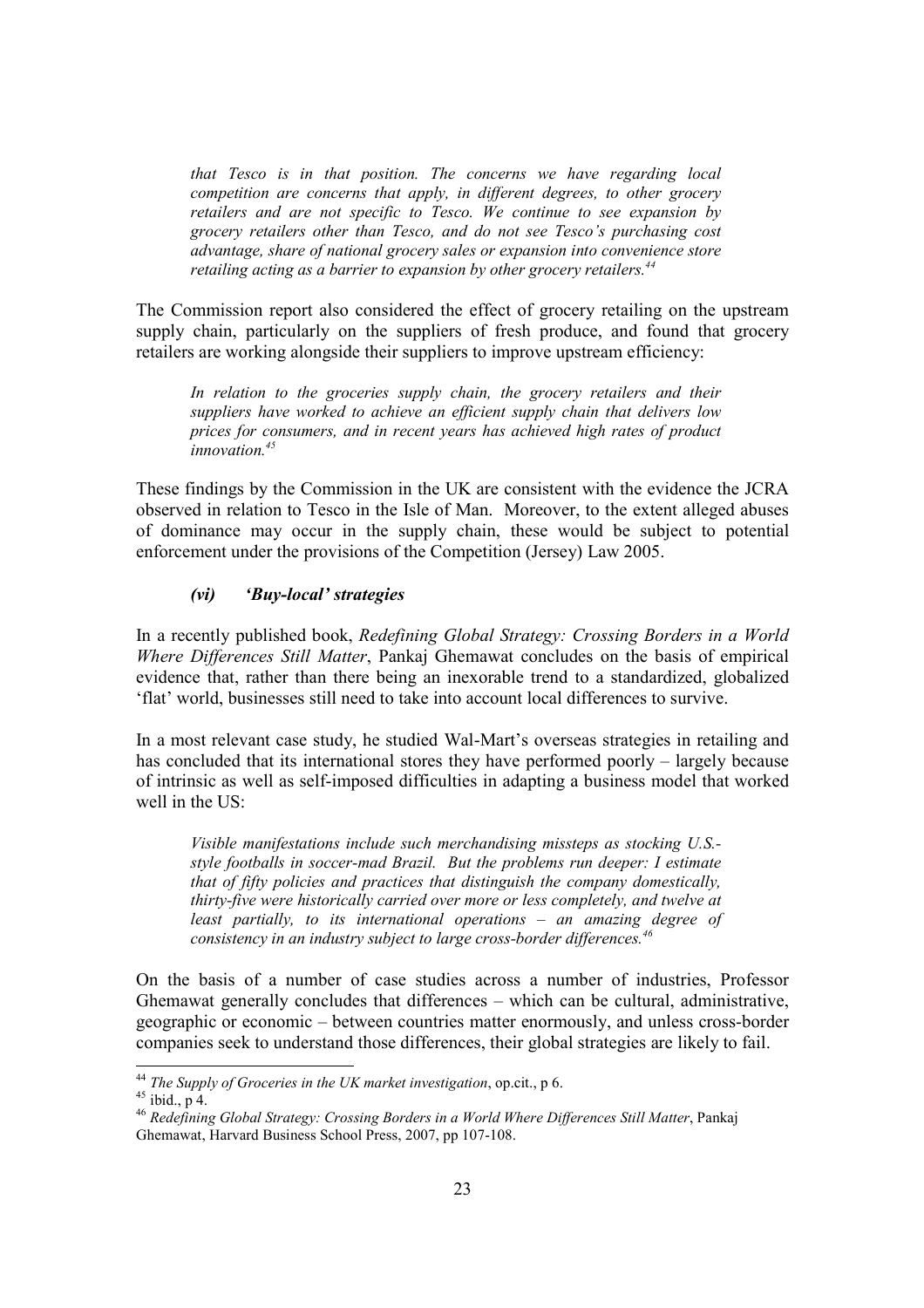This conclusion by Professor Ghemawat is supported in practice in relation to small island economies. As noted before, a notable feature of the Isle of Man which is considered of particular relevance is the emphasis by the three chains on 'buy-local'. Indeed, Shoprite has adopted 'buy-local' as its advertising motto. It is an active competitive strategy engaged in by all three on the basis that they will loose customers if they don't satisfy local preferences. Similarly, the JCRA considers that a new entrant into supermarket sector in Jersey, or indeed an incumbent supermarket operator, must avoid similar mis-steps as the Brazilian Wal-Mart example discussed above – that is, if it is to be competitive, it should have regard to local preferences before importing standardized products from overseas.

# (vii) Potential broader economic effects

Lower food prices could result in lower prices in other industries of the Jersey economy. For example, the Jersey Hospitality Association has recently raised concerns that recent increases in food prices in Jersey could impact negatively on the future competitiveness of the Jersey tourism industry. It was reported in the Jersey Evening Post that '[t]he 'dish price' which, refers to the total costs of a meal, has gone up because of increases in food, labour and commodity prices so people can expect to pay more.<sup>47</sup> This could be taken to indicate that given current market conditions, increases in costs will be past onto tourists.

Jersey, like all jurisdictions big and small, will remain subject to global changes in food prices, regardless of the number of retailers. However, as noted above, the evidence we have reviewed, both now and in 2005, suggests that allowing new entry by a large supermarket into Jersey's retail sector may lead to lower food prices on a microeconomic level. Thus to the extent that undertakings in Jersey's hospitality industry source food and other products from local supermarkets, reduced prices in the retail sector could lead to reduced costs in other sectors, the benefits of which could be passed on.

# 5. DISCUSSION

The theory postulates that competition benefits consumers and the economy. However, where competition is limited – such as when a sector is served by only two chains, such as in the supermarket sector in Jersey – the benefits are correspondingly limited. Indeed, there may be costs to society if competition is ineffective.

The evidence indicates that competition in the supermarket sector in Jersey is limited – prices of a basket of groceries are higher in Jersey than in the UK and the Isle of Man. As mentioned, the Isle of Man is considered an appropriate benchmark because of a number of similarities between the two islands.

<sup>-</sup> $^{47}$  Hospitality trade rues rising costs, Ramsay Cudlipp, Jersey Evening Post, 6 February 2008, p 4.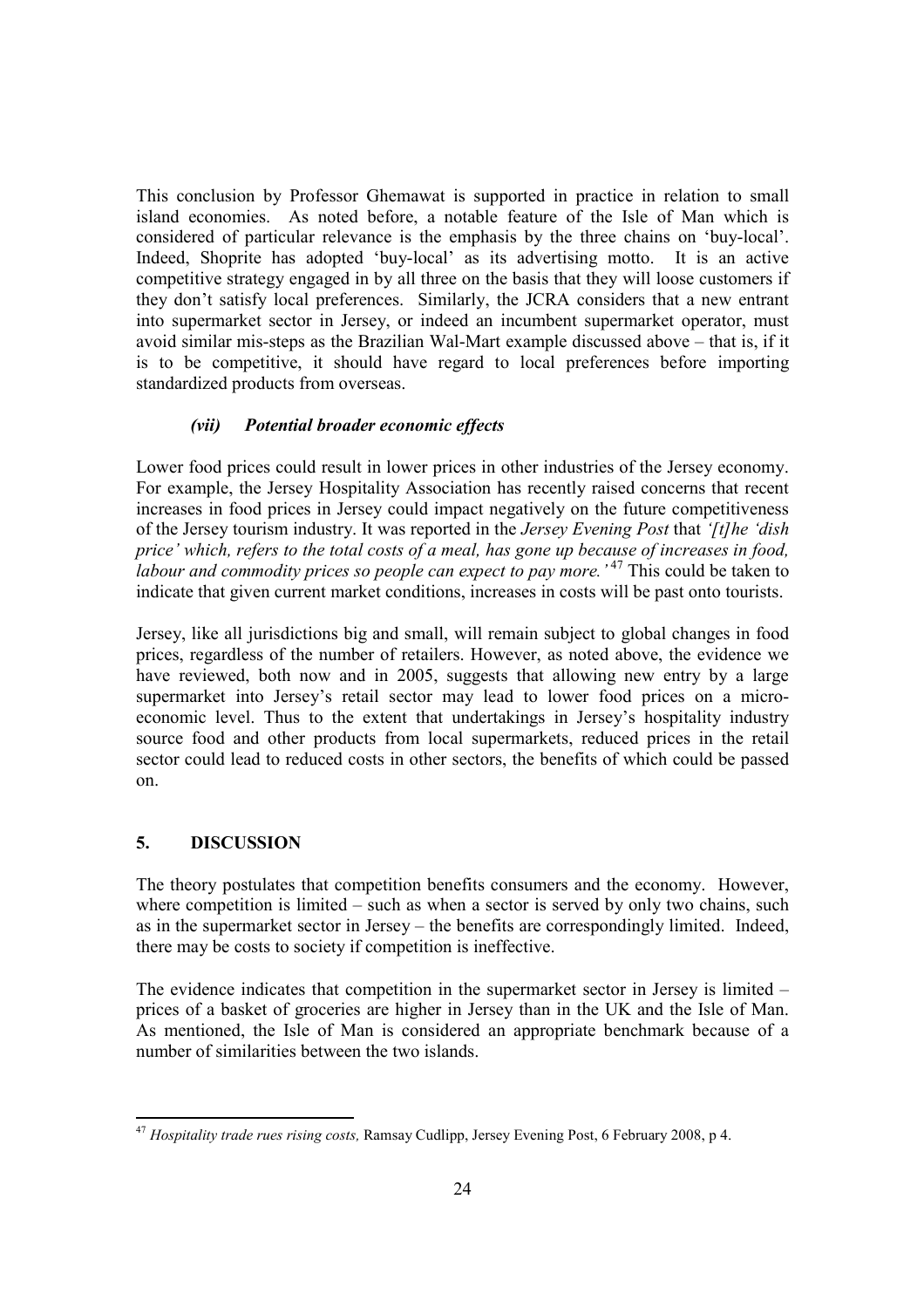Competition by its very nature is a deliberate and ruthless process as competitors jockey for position and seek to gain an advantage against others by taking sales away. Particular competitors may be injured or competitively disadvantaged at a particular time but, as part of the process, they are expected to respond with their own competitive initiatives. The outward limits of this process are defined by competition law principles, which in Jersey have been given legal force in the form of the Competition (Jersey) Law 2005, as well as the role of the JCRA as the Law's enforcement authority.

In any event, evidence from the Isle of Man shows that the entrance of a third supermarket operator (Tesco) has not resulted in the exit of the incumbent operators or in a net decrease in the number of smaller retailers. To the contrary, in terms of productive efficiency of existing retailers, evidence from the Isle of Man indicates that increased competition from a major multiple has forced local firms to 'raise their game'.

The Chamber in its submission made much of the effect on the 'social fabric' of Jersey from the entry or a third supermarket competitor. While this issue does not squarely fall within the economic responsibilities of the JCRA, it does nonetheless recognize the importance of the 'social fabric' in Jersey to its cultural well-being and identity.

A particular social issue that has been raised is the effect on the farming sector and other small businesses that currently supply groceries and farm produce to grocery retailers in Jersey. The fear is expressed that a new supermarket entrant, particularly a large one from overseas, will source the majority of its product from overseas thus leaving local suppliers out in the cold.

However, the evidence available to the JCRA would suggest that this fear is largely unfounded. The evidence for this view comes from two main sources:

- the experience in the Isle of Man, where Tesco has adopted a strategy of supporting the local community it relies on. Indeed, a 'buy local' strategy is adopted by all supermarkets in the Isle of Man; and
- the evidence in Professor Ghemawat's book Redefining Global Strategy that differences between countries matter enormously and that, unless cross-border companies adapt to those differences, their global strategies are likely to fail.

The discussion up until now has focused on the supermarkets. In relation to the convenience store sector the main concern expressed is that the entrance of a third supermarket operator could impact upon the convenience store sector – leading to the exit of small business in the Island. However, the evidence to the contrary is coming from the UK, as the Competition Commission has concluded:

Those convenience store operators that provide consumers with a strong retail offer will continue to survive and prosper.  $48$ 

<sup>-</sup><sup>48</sup> The Supply of Groceries in the UK market investigation, op. cit., p 4.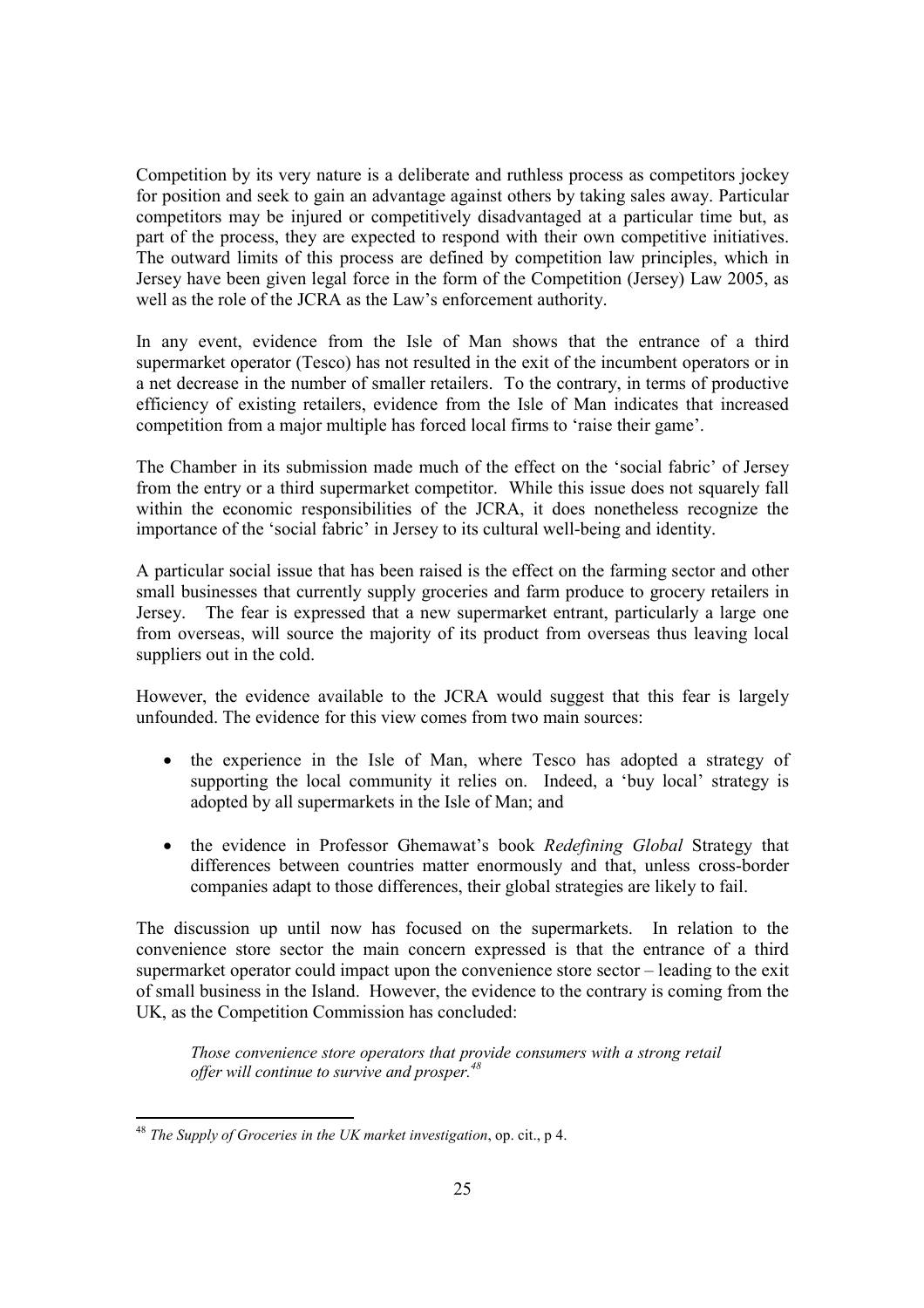In Jersey, a policy framework paper has assessed the impact on convenience and small retail outlets and concluded:

It was generally felt that there would be no impact on the high street (as there are few convenience stores there) and little impact on small shops (as they are typically used for 'top-up' shopping). $^{49}$ 

Furthermore, the JCRA does not expect the entrance of a third supermarket competitor to have an adverse effect on the productive efficiency of other small retailers such as farm shops and specialty retailers in the Central Market. As noted above, such specialty retailers tend to offer a smaller set of products (although, potentially a more diverse range of products in the areas in which they specialise) compared to supermarkets, which tend to offer a broader array of products. Because of this, consumers tend to view specialty retailers and supermarkets differently – using the former for more specialised purchases while using the latter for regular 'stock-up' purchases.<sup>50</sup> To the extent speciality retailers and supermarkets overlap in products, the former often provide a greater level of personal service compared to the latter, and competition and consumer choice can extend to attributes beyond simply price comparisons, to consider factors such as quality, service, and location.<sup>51</sup> Finally, to the extent farm shops and speciality retailers operate both as retailers and wholesale suppliers,<sup>52</sup> they can benefit from the buy-local strategies (discussed above) that appear to be an important factor in competition among supermarkets in the Isle of Man.

The update of the 2005 price comparison indicated that the majority of prices for the basket of goods are less expensive in the Isle of Man than in Jersey. This finding was consistent with a similar study provided by Tesco. The latter found that for the majority of products in June 2007, Tesco Isle of Man was less expensive than the average price in Jersey. Several submissions suggested that higher cost structures in Jersey could be attributed to the price differentials, the main cost components being freight and labour costs. The JCRA conducted its own study and found that the cost structures of the respective islands, specifically for the current retail situation, are not too dissimilar. The JCRA therefore concludes that prices could fall from the introduction of a third supermarket operator in Jersey.

Secondly, the JCRA finds that entry by a third operator would increase consumer choice in terms of the number of stores available and the range of products on offer. This finding is consistent with the UK's Competition Commission's finding which says that consumer

 $^{49}$  A Framework for Managing the Development of the Retail Sector in Jersey, op.cit., p 25.

<sup>&</sup>lt;sup>50</sup> The consumer's view expressed in the letter to the Jersey Evening Post, quoted above at footnote 16, supports this.

 $51$  See JCRA Decision C 015/06.2 Concerning the General Practitioners Out-of-Hours Cooperative, 23 April 2007, para 37 where it is stated that '…consumers value attributes such as quality, service and location as much (if not more than) price.'

 $52$  Such as, for example, Classic Herd in St Peter, which operates a farm shop and also supplies cheese to the Co-op. See http://www.genuinejersey.com/ClassicHerd.htm